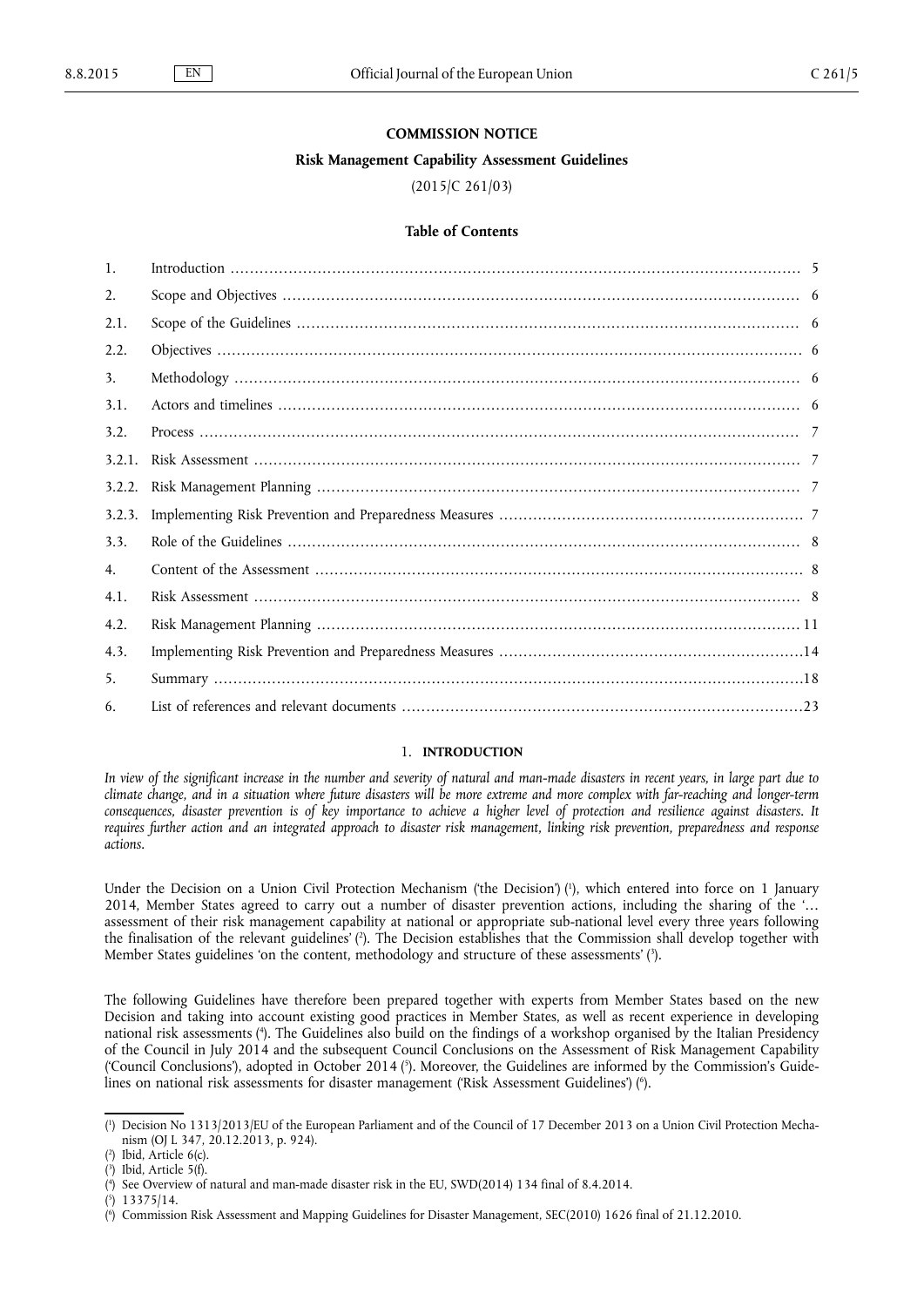<span id="page-1-0"></span>The purpose of these Guidelines is to provide Member States with a non-binding comprehensive and flexible methodology that will assist them in the self-assessment of their risk management capability.

The Guidelines may be reviewed in light of the practical implementation experience in Member States.

## 2. **SCOPE AND OBJECTIVES**

#### 2.1. **Scope of the Guidelines**

Risk management capability is defined in the Decision as 'the ability of a Member State or its regions to reduce, adapt to or mitigate risks (impacts and likelihood of a disaster), identified in its risk assessments to levels that are acceptable in that Member State'.

It will be up to each Member State to consider what levels are acceptable in the specific context and for the different risks. This flexibility was introduced by the Decision to allow for the different situations in different Member States. However, what levels are acceptable is normally an implicit element in any capability assessment. With time and experience, some of the choices made in this regard may become more explicit in the national assessments. The Organisation for Economic Cooperation and Development ('OECD') recently recommended that methods be defined to support all stakeholder levels in determining acceptable levels of risk and that these methods and results be subject to transparent publication to raise awareness among all stakeholder groups ( 1 ).

The Decision specifies that a risk management capability is assessed in terms of the 'technical, financial and administrative capacity' of a Member State, either at national or the appropriate sub-national level, to carry out adequate (a) risk assessments; (b) risk management planning for prevention and preparedness; and (c) risk prevention and preparedness measures. The assessment of risk management capability therefore covers the whole risk management cycle.

Member States may assess risk management capabilities for individual risks or assess the overall risk management capability in a multi-risk approach. The Guidelines recommend covering natural and man-made disasters as set out in Article 1(2) of the Decision on a Union Civil Protection Mechanism.

## 2.2. **Objectives**

The Guidelines have the following objectives:

- (1) to support Member States' authorities to further build up awareness about the strengths and potential weaknesses of their disaster management system, to identify good practices, and to initiate a process of improvement;
- (2) to contribute to the development and sharing of knowledge-based and evidence-based disaster management policies and practices among the relevant administrative levels in the Member States and across the different sectors and different but related policy competencies;
- (3) to facilitate cooperation in the efforts to manage risks among Member States in the context of the Union Civil Protection Mechanism and other relevant disaster management systems.

As stipulated by the Decision, the Commission will assist Member States in fulfilling these objectives in a number of ways, including facilitating the sharing of experiences on risk management capability and its assessment ( 2 ).

## 3. **METHODOLOGY**

### 3.1. **Actors and timelines**

Experience from Member States and other countries shows the advantages of coordination of the national risk management capability assessment by one entity. In particular, the appointment of a coordinating body to help steer the assessment can help ensure the application of a coherent methodology and foster the sharing of good practices. At the same time, the level of the assessment — either national or appropriate sub-national level — will be decided by each Member State on the basis of its own governance system.

<sup>(</sup> 1 ) Organisation for Economic Cooperation and Development, 'Boosting Resilience through Innovative Risk Governance', *OECD Reviews of Risk Management Policies*, 2014, pp. 48-51, ISBN 978-92-64-20910-7.

<sup>(</sup> 2 ) This could include bringing together an international group of experts which can support the assessment at all stages of the process as well as Peer Review Programme through which Member States can learn from each other in managing disaster risks.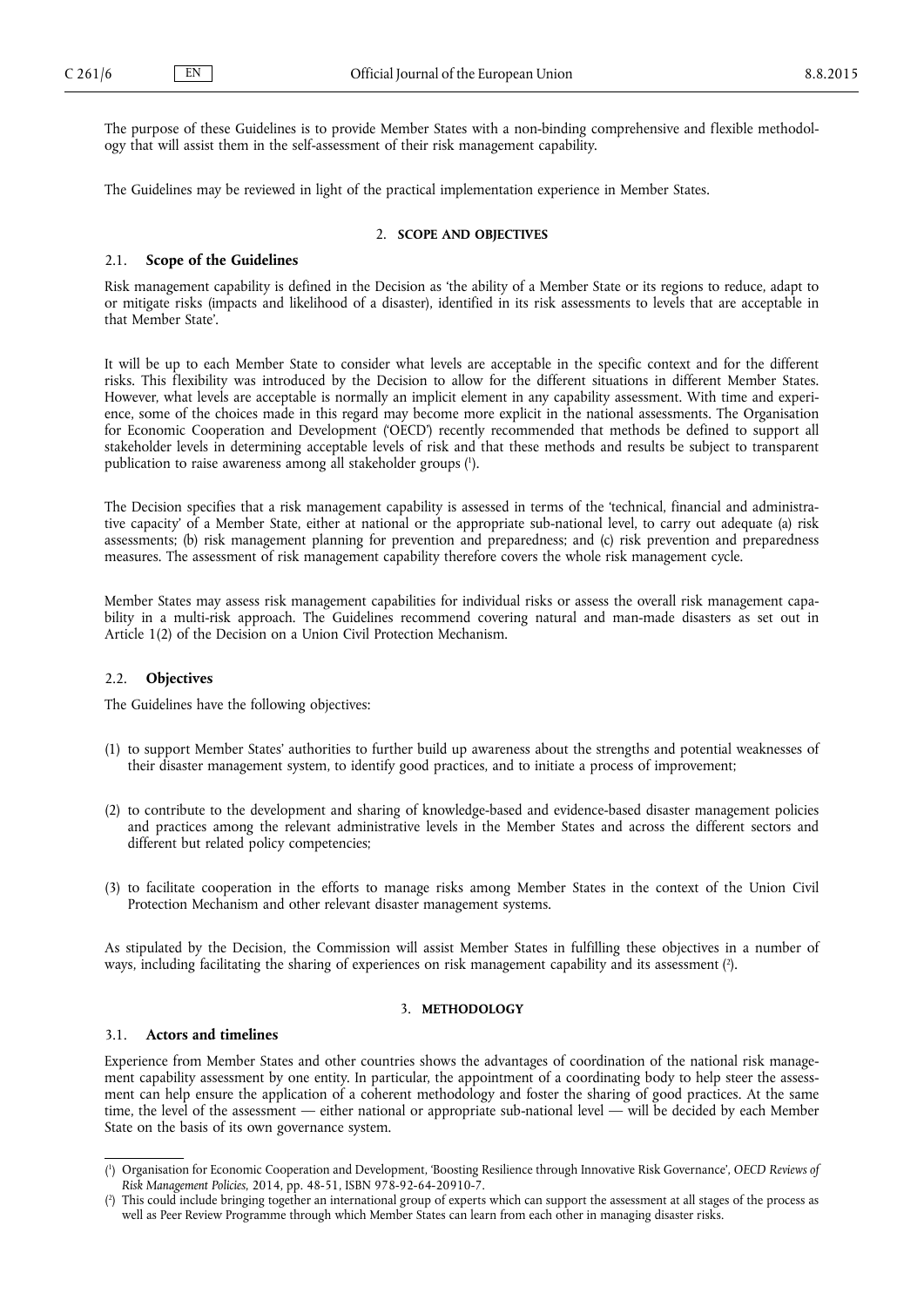<span id="page-2-0"></span>Member States have agreed to undertake these assessments every three years with the first assessments due three years following the finalisation of the Guidelines. A regular assessment is important to ensure continuous improvement in risk management capability, including the identification of needs and ensuing implementation of relevant measures.

### 3.2. **Process**

The assessment of risk management capability covers the whole risk management cycle, i.e. risk assessment, risk management planning for prevention and preparedness and the implementation of risk prevention and preparedness measures.

#### 3.2.1. *Risk Assessment*

In undertaking a risk assessment, the aim should be to reach a common understanding, with all relevant stakeholders, of the risks faced and their relative priority. The risks identified, assessed and prioritised in the risk assessment are the basis for the risk management planning and the successive implementation of risk prevention and preparedness measures ( 1 ). As recommended in the Risk Assessment Guidelines, Member States that carry out their national risk assessment process for the first time should concentrate on the most important risk scenarios  $(2)$ .

### 3.2.2. *Risk Management Planning*

Risk management planning can be carried out per individual risk or, in an integrated cross-sectorial or even multi-risk approach. The specific aim during the planning is to set out how each risk can be reduced, adapted to or mitigated in terms of impacts and likelihood by implementing selected prevention and preparedness measures ( 3 ). The planning would also need to indicate the required resources and timelines, and assign responsibilities, as appropriate.

Adequate measures will first have to be identified, prioritised and then selected in a decision-making process that sufficiently involves all relevant stakeholders, so as to secure a good understanding of the measures, their necessity and their priority, thus ensuring broad support. First indications on the methodology on how to identify and prioritise such measures are included in the Risk Assessment Guidelines in the section on 'risk evaluation' ( 4 ). Other examples that Member States may wish to consult include the Civil Defence Emergency Management (CDEM) Capability Assessment Tool developed by the Ministry of Civil Defence & Emergency Management of New Zealand (5), the Dutch National safety and security strategy, or the French Direction de la Défense et de la Sécurité Civile, ORSEC ( 6 ) — *Organisation de la*  Réponse de Sécurité Civile. A more complete list of good practices is available on the EU's Climate-Adapt platform (7). Expanding the list of good practices and examples over time could contribute to the assessment process.

Methodologies for risk management planning at national or sub-national level will need to be tailored to the needs and governance structures of Member States. This may include a risk management plan for each or all combined risks, which breaks down the main risks into actionable operations  $-$  i.e. prevention and preparedness measures  $-$  to reduce, adapt to or mitigate the identified risks to acceptable levels. This may also include a comparison of different measures with respect to their net beneficial impact and the costs to implement them.

It is important that the planning process identifies and leads to a selection of suitable and concrete prevention and preparedness measures for implementation. This would draw on the results of the risk assessment.

## 3.2.3. *Implementing Risk Prevention and Preparedness Measures*

Under the third dimension of the risk management capability assessment, Member States should assess their ability to implement the measures identified in the risk management planning. The implementation includes the allocation of responsibilities and resources, the monitoring duties, as well as an evaluation and lessons learned process.

<sup>(</sup> 1 ) The impact of hazards depends in part on the existing mitigation and prevention measures. The risk assessment takes into account existing measures for assessing the impact, likelihood and priority of risks.

<sup>(</sup> 2 ) SEC(2010), 1626 final of 21.12.2010, p. 29.

<sup>(</sup> 3 ) The planning should take into account plans elaborated for sectorial risks, for instance the Flood Risk Management Plans under the Floods Directive (Directive 2007/60/EC).

<sup>(</sup> 4 ) Page 30 of the Risk Assessment Guidelines.

<sup>(</sup> 5 ) <http://www.civildefence.govt.nz/cdem-sector/monitoring-and-evaluation/cdem-capability-assessment-tool-/>

<sup>(</sup> 6 ) Guide ORSEC Départemental, Direction générale de la sécurité civile et de la gestion des crises, [http://www.interieur.gouv.fr/Le](http://www.interieur.gouv.fr/Le-ministere/Securite-civile/Documentation-technique/Planification-et-exercices-de-Securite-civile)[ministere/Securite-civile/Documentation-technique/Planification-et-exercices-de-Securite-civile](http://www.interieur.gouv.fr/Le-ministere/Securite-civile/Documentation-technique/Planification-et-exercices-de-Securite-civile)

<sup>(</sup> 7 ) [http://climate-adapt.eea.europa.eu/data-and-downloads?](http://climate-adapt.eea.europa.eu/data-and-downloads?searchtext=&searchsectors=DISASTERRISKREDUCTION&searchtypes=ACTION#) [searchtext=&searchsectors=DISASTERRISKREDUCTION&searchtypes=ACTION#](http://climate-adapt.eea.europa.eu/data-and-downloads?searchtext=&searchsectors=DISASTERRISKREDUCTION&searchtypes=ACTION#)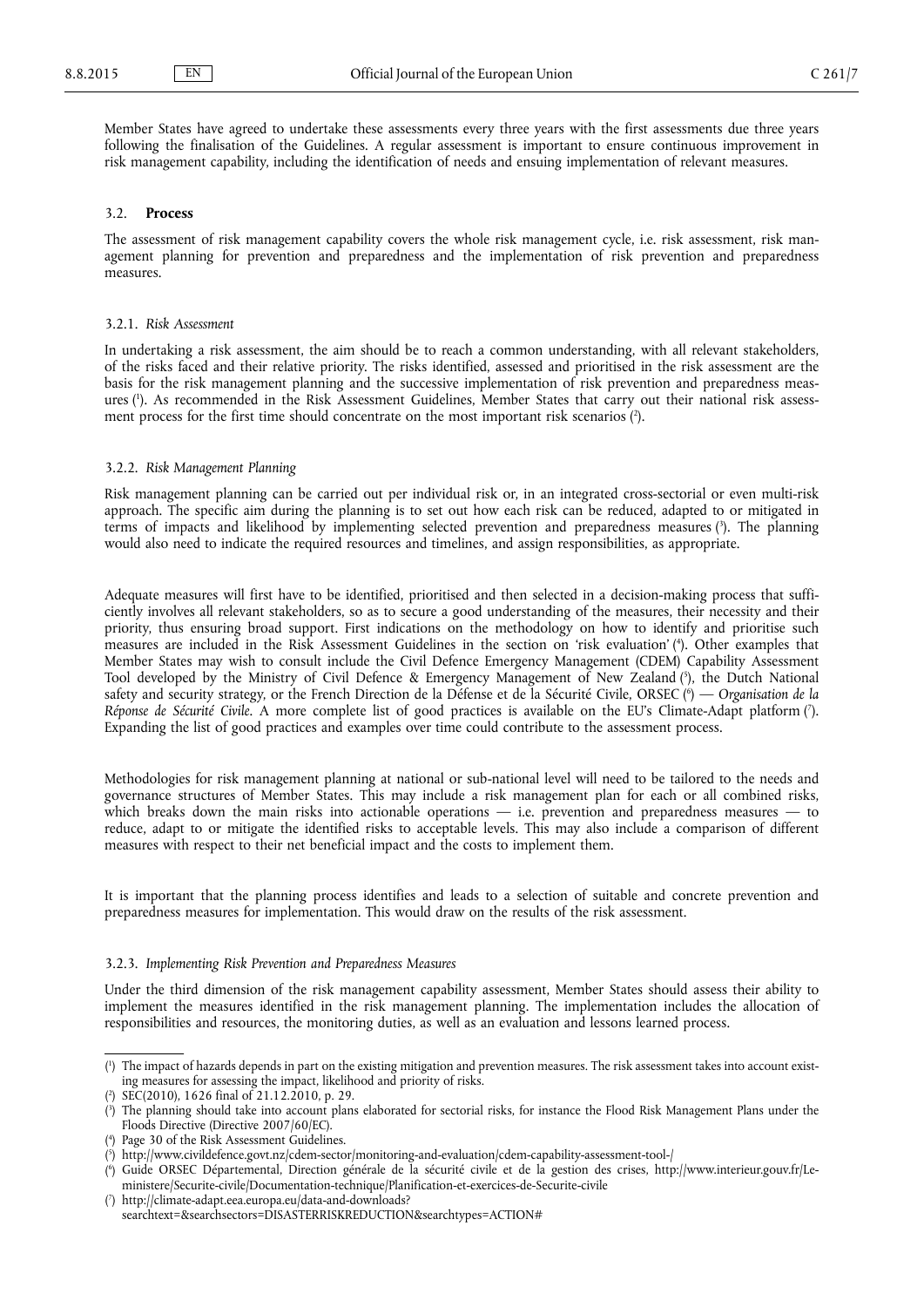# <span id="page-3-0"></span>3.3. **Role of the Guidelines**

The Guidelines propose a methodology for the assessment that is not exhaustive and will need to be adapted to the needs of each Member State. They should be seen as a common starting point and foster a common understanding of the elements that the national risk management capability assessment should include.

The risk management capability assessment should start with a detailed (qualitative and where relevant quantitative) description of the disaster risk management cycle. The questions listed in Section 4 are designed to guide Member States' national or sub-national entities in assessing their own risk management capability on the basis of a set of administrative, technical and financial capacity criteria. When answering these key questions, it is important to cover in qualitative and as far as possible also in quantitative terms the situation, which needs were identified and which measures have been or can be taken.

It is important to not only carry out an assessment of the generic administrative, technical and financial capacity to adequately assess the three dimensions of the disaster management cycle, but to also assess the capability in light of the prioritised risks (including risks identified in the course of the national risk assessment process) in order to achieve a realistic assessment of the management of concrete risks.

The assessment of the risk management capability could be summarised with the help of the template outlined in Section 5, which was designed to provide a brief overview of the self-assessment of the disaster risk management capability.

# 4. **CONTENT OF THE ASSESSMENT**

In line with the Decision, the assessment at national and/or appropriate sub-national level should include three sections risk assessments, risk management planning, and implementing risk prevention and preparedness measures. Each section should focus on a set of elements related to administrative, technical and financial capacities, such as the framework, coordination, expertise, stakeholders, information and communication, methodology, infrastructure, equipment and financing.

# 4.1. **Risk Assessment**

This section provides a set of questions, which covers the administrative, technical and financial capacities to carry out risk assessments.

For the assessment of the administrative capacity it is important to concentrate on the existence of a relevant framework, the allocation of competencies and responsibilities, the existence of required expertise, the extent of the involvement of external stakeholders and communication.

For the assessment of the technical capacity it is important to focus on assessing the use of appropriate methodology and infrastructure. Carrying out a comprehensive risk assessment could also include covering the cross-border and cross-sectorial dimensions of risk when relevant, as well as the impact on infrastructure.

For the assessment of the financial capacity it is important to focus on assessing the availability of financial resources.

Sufficiently detailed answers to each question would include explanations about what, how and when risk assessments are carried out, as well as data, figures and references as adequate and available.

### **Framework**

Risk assessments should be defined and be part of an overall framework.

### *Question 1: Does the risk assessment fit within an overall framework?*

Explanation: Clarify whether this framework is legal or procedural, and whether it is defined at national and/or at an appropriate sub-national level.

### **Coordination**

A risk management structure assigns clear responsibilities to all entities involved in the risk assessment so that overlaps or mismatches between responsibility and capability are avoided.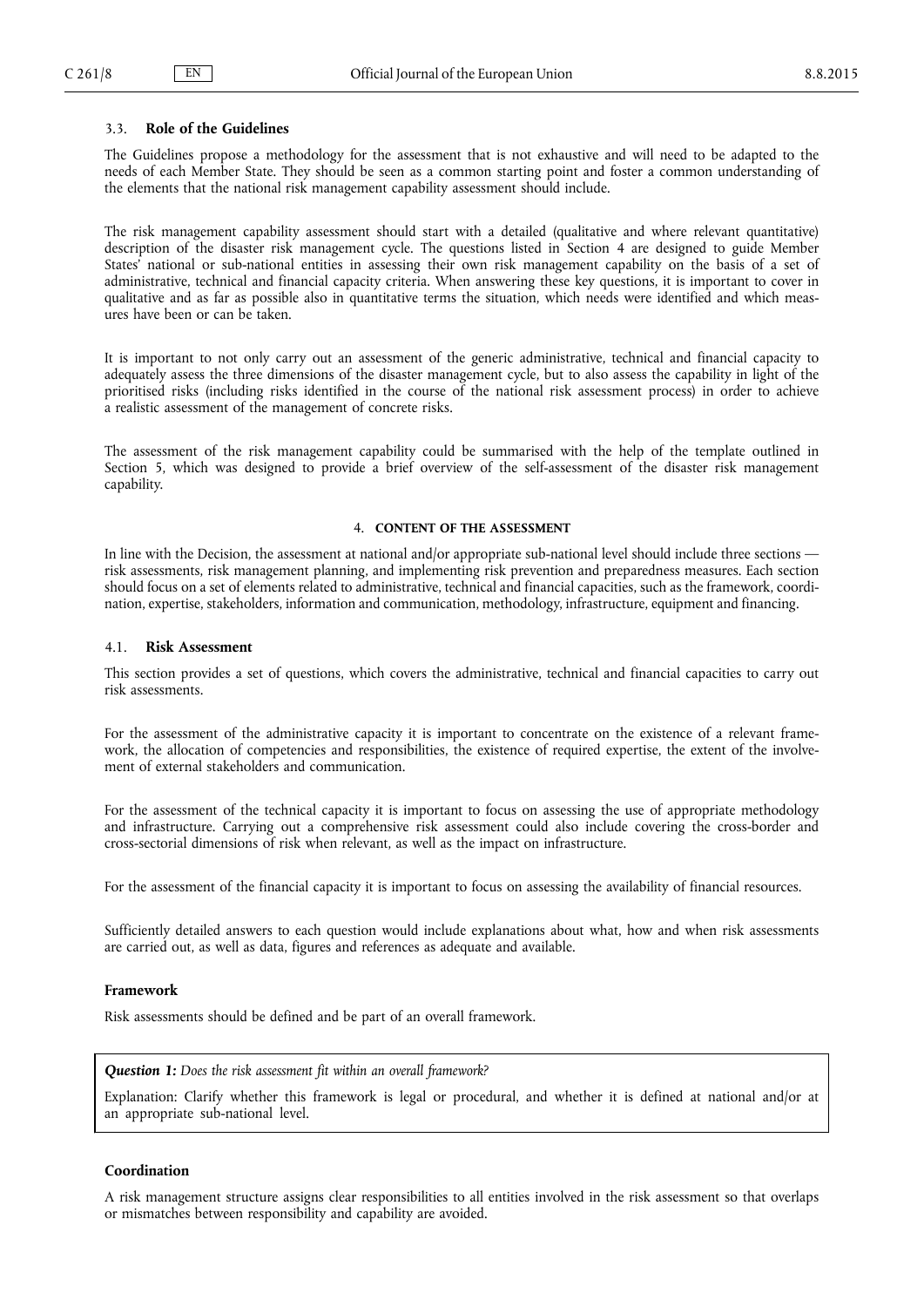*Question 2: Are clearly defined responsibilities and roles/functions assigned to the entities participating in the risk assessment?*

Explanation: Describe on which basis responsibilities for the risk assessment are distributed within the administration, if this basis or the corresponding procedures are documented in writing (e.g. in legal texts), if overlaps or needs exist, how these are addressed.

*Question 3: Are the responsibilities to assess specific risks allocated to the most relevant entities?*

Explanation: Describe the process how the relevant entities are involved the risk assessment, how the responsibility or ownership to deal with specific risks following the risk assessment is ensured.

*Question 4: Has the cross-sectorial dimension of risks been integrated in the risk assessments?*

Explanation: Describe which risks assessed include a cross-sectorial and multi risk dimension and to what extent this is included in defining the risk scenario. Where relevant describe the nature of their cooperation with other national and/or appropriate sub-national authorities in carrying out these risk assessments.

### **Expertise**

The experts carrying out the risk assessment should have the necessary competencies and responsibilities and received adequate training to carry out the risk assessment.

*Question 5: Is the distribution of responsibilities for the assessment of the risks regularly reviewed?*

Explanation: Describe which entities or departments participate in the risk assessment, how they are identified/ selected, which competencies are considered when the responsibilities are distributed.

*Question 6: Are the experts responsible for the risk assessment(s) adequately informed, trained and experienced in the assessment of risks?*

Explanation: Describe if and what kind of training is available for experts, the level of experience of experts, and which technical expertise and tools are used and considered necessary in carrying out risk assessments.

# **Other Stakeholders**

The capability to assess risks depends increasingly on the involvement of various public and private stakeholders. Entities carrying out risk assessments may cooperate with a range of stakeholders, including from the private sector, academia and other government entities not directly involved in the assessment process.

*Question 7: Are relevant stakeholders involved in the risk assessment process?*

Explanation: Describe the range of relevant stakeholders involved in the risk assessment process. These can include academia, research organisations, the private sector, as well as government authorities not directly contributing to the assessment process, including from other Member States or international organisations. Member States could underline any lessons learnt that could be shared.

## **Information & Communication**

The assessment of risks requires effective information and communication systems. Understanding the required administrative capacity to communicate the results of risk assessments and its relevance to an overall risk communication strategy can help improve information sharing, data sharing and communication with relevant stakeholders.

*Question 8 Is the necessary administrative capacity available to communicate the results of risk assessments to the public?*

Explanation: Detail how the communication with citizens on the dissemination of risk assessment results is organised.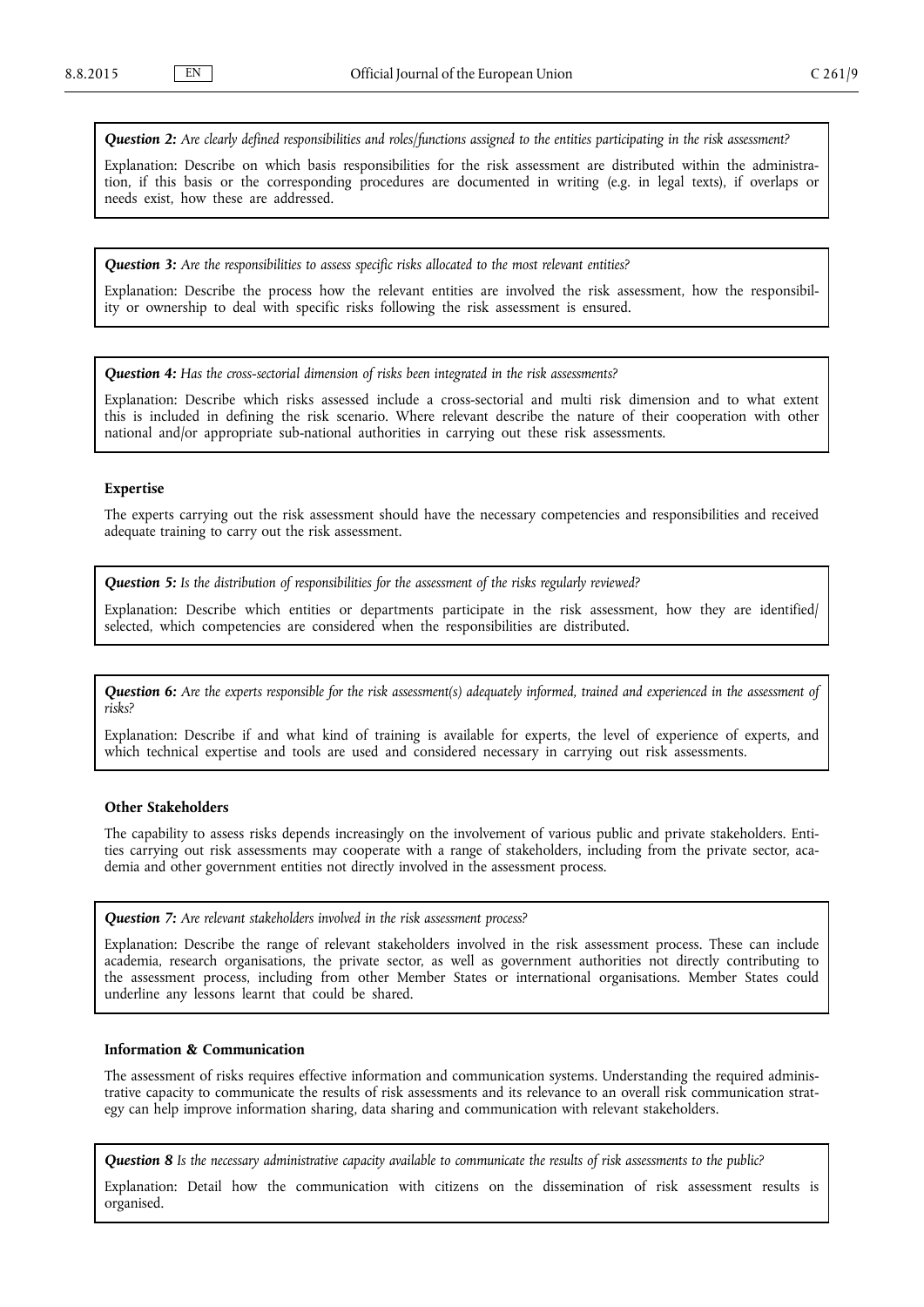*Question 9 Is the necessary administrative capacity available to communicate internally the results of risk assessments, including scenarios, lessons learnt, etc.?*

Explanation: Describe how the information flow is organised between different public authorities and different levels of administration.

*Question 10: Are the results of risk assessments integrated in a risk communication strategy?*

Explanation: Describe how the dissemination of risk assessment results available to the public is included in a national and/or sub-national risk communication strategy.

# **Methodology**

*Question 11: Has the national or sub-national entity developed a methodology for risk assessment? Is this methodology laid down or published and what are the key elements of this methodology?*

Explanation: Describe the national or sub-national approach to risk assessment (risk-by-risk, scenarios, real life examples, generic), describe the methodology used to analyse possible impacts, the methodology to calculate probabilities, the considerations or methodology to prioritise and to discard risks, describe if risk assessments are reviewed and within which time frame, if the methodology is compiled in a document, if the risk assessment methodology is disclosed and to whom, if any of the information in the risk assessment is accessible to the public.

*Question 12: Has the cross-border dimension of risks been integrated in the risk assessments?*

Explanation: Describe which risks assessed include a cross-border dimension and the extent to which this crossborder dimension is included in the risk assessment (e.g. scenario building). Where relevant, Member States could describe the nature of their cooperation with other Member States in carrying out risk assessments with a cross-border dimension.

## *Question 13: Is infrastructure included in the assessment of risks?*

Explanation: Identify which types of critical (both national and European) infrastructure is included in the development of scenarios and the assessment of the risks. These can include, inter alia, roads, buildings, dams, rails, bridges, satellites, underground systems, cables, hospitals, shelter facilities.

#### **Information and communication technology**

*Question 14: Is relevant ICT infrastructure available to carry out risk assessments?*

Explanation: Describe what kind of infrastructure is available to carry out the risk assessments, which can include ICT tools, satellites, etc. Member States could describe ongoing research for the development of new ICT infrastructure to support the assessment of risks. In the event that infrastructure is shared with other countries, Member States could also describe the type of cooperation in place (e.g. satellite imagery).

*Question 15: Is appropriate information and data (including historical data) available to carry out risk assessments?*

Explanation: Describe what sources of information and data are used and whether databases exist to carry out risk assessments. Member States could describe new developments which are under way to improve the collection of data and information.

#### **Financing**

Financing comprises the overall identification, estimation and reservation of funds required to carry out and update risk assessments.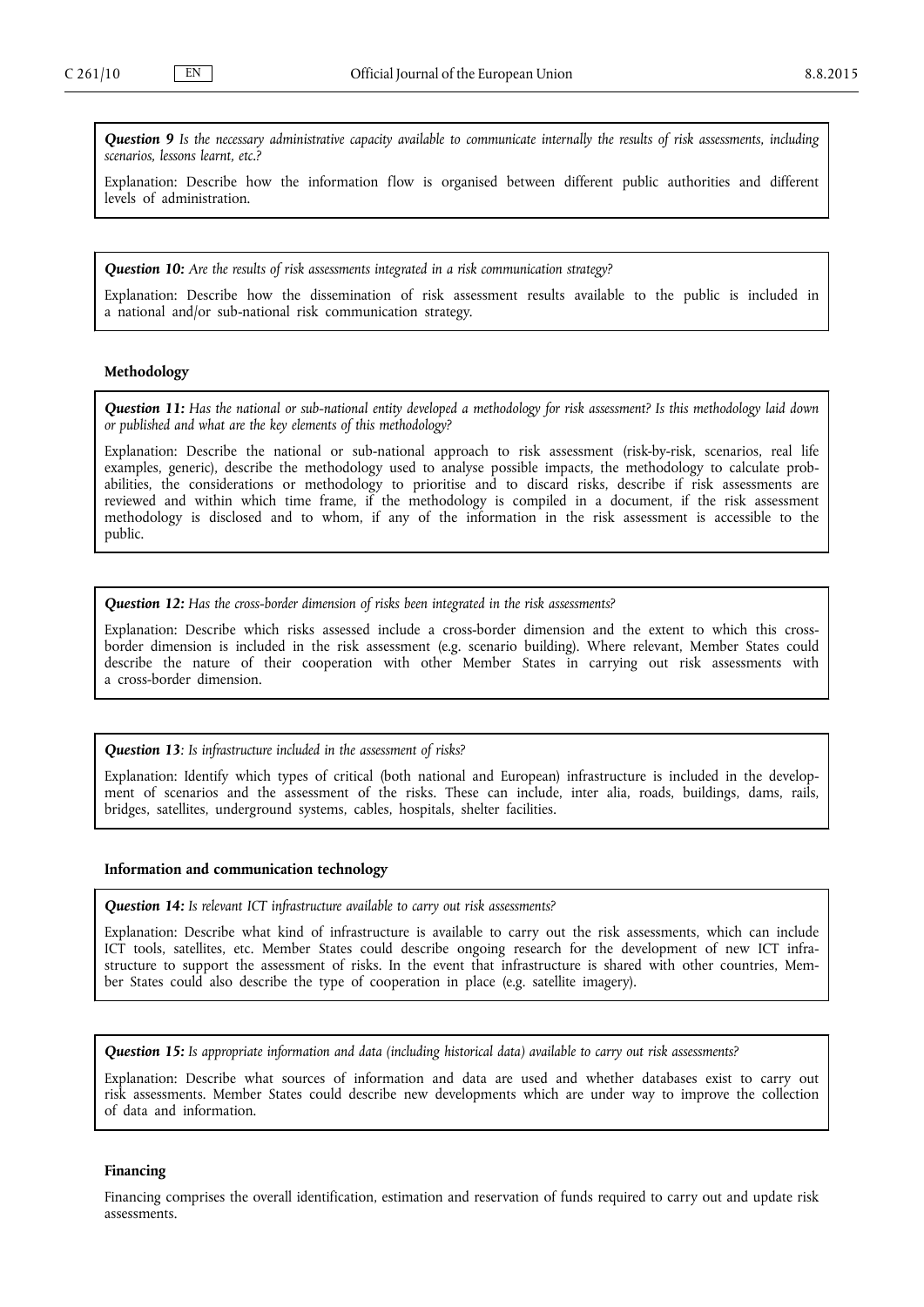<span id="page-6-0"></span>*Question 16: Is the appropriate financial capacity available to carry out and update work on risk assessments?*

Explanation: Describe if financial resources are available to develop risk assessments and ensure the update of existing assessments.

### 4.2. **Risk Management Planning**

This section provides a set of questions, which covers administrative, technical and financial capacities to do risk management planning.

For the assessment of the administrative capacity, it is important to concentrate on the coordination of the process, the existence of required expertise, the existence of relevant methodologies, the extent of the involvement of external stakeholders and communication.

For the assessment of the technical capacity, it is important to focus on assessing the use of appropriate equipment.

For the assessment of the financial capacity, it is important to focus on assessing the availability of financial resources.

Sufficiently detailed answers to each question would include explanations about what was done, how it was done, when it was done as well as data, figures and references as adequate and available.

#### **Coordination**

A risk management structure assigns clear responsibilities to all those involved in the risk management planning, so that overlaps or mismatches between responsibility and capability are avoided.

*Question 17: Are clearly defined responsibilities and roles/functions assigned to the entities participating in the planning of risk prevention and preparedness measures?*

Explanation: Describe on which basis responsibilities for the planning process are distributed within the administration, if this basis or the corresponding procedures are documented in writing (e.g. in legal texts), if overlaps or needs exist, how these are addressed, and if the cross-sectorial dimension is covered.

*Question 18: Are the responsibilities to plan for specific risks ensured and regularly assessed?*

Explanation: Describe how the responsibility to plan for specific risks is ensured, if there is a process in place to assess the allocation of responsibilities for specific risks.

# **Expertise**

Methodologies for workforce planning should be in place so that optimal staffing is ensured. The experts tasked to carry out the risk management planning should have the necessary information and receive adequate training.

*Question 19: Are sufficient experts available to carry out the planning of prevention and preparedness measures based on the identified risks in the risk assessment?*

Explanation: Describe which entities or departments participate in the planning process, how they are identified/ selected, if the staffing is considered to be adequate.

*Question 20: Is there effective training available for the experts at different levels responsible for the planning of prevention and preparedness measures?*

Explanation: Describe if and what kind of training is available for experts carrying our planning activities.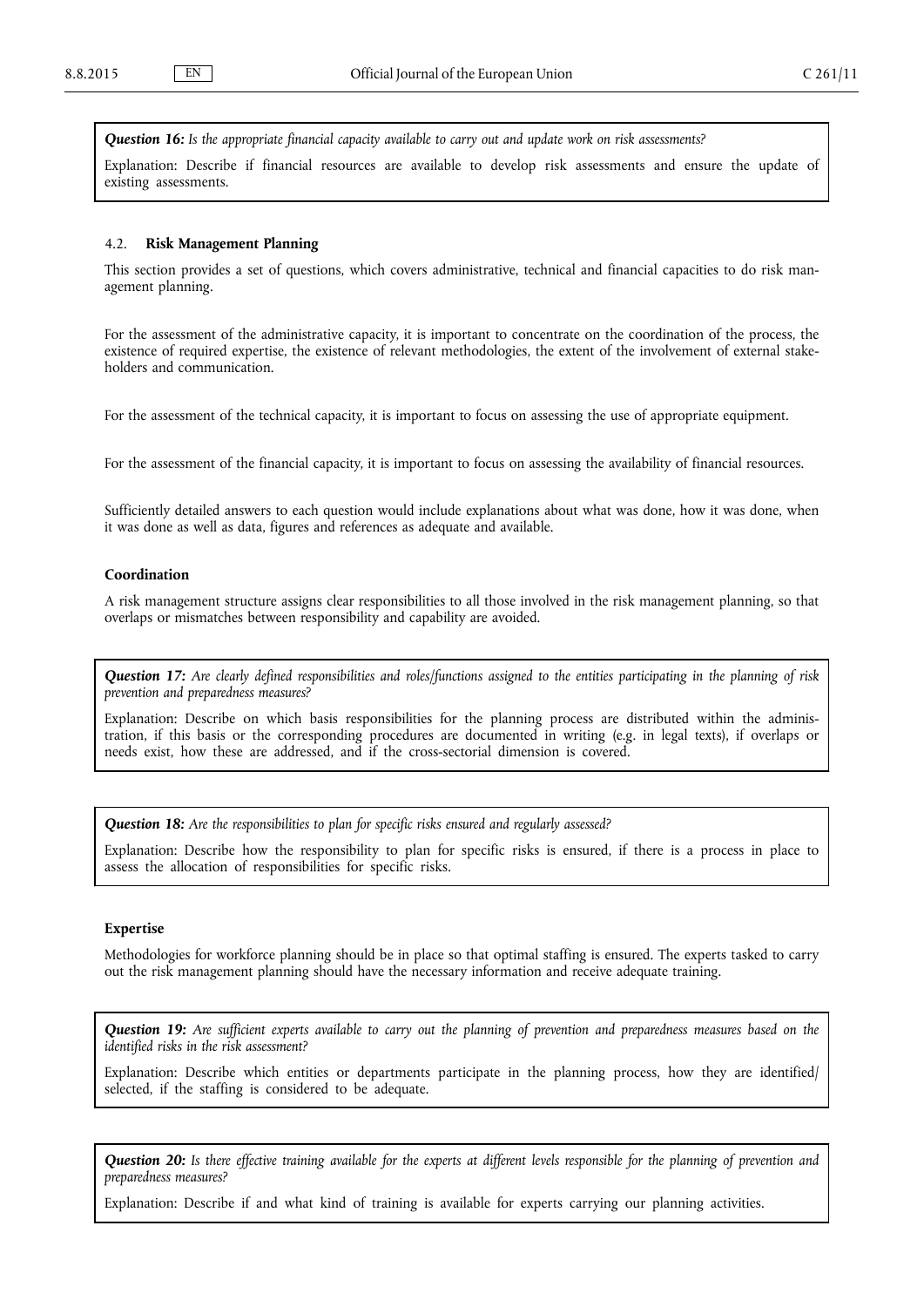*Question 21: Are the experts involved in the planning of prevention and preparedness measures informed about the overall policy objectives/priorities related to disaster risk management?*

Explanation: Describe if a risk management strategy is in place and if yes, how the objectives, priorities or processes are communicated to the experts involved in planning of prevention and preparedness measures.

*Question 22: Is there a process in place to ensure that the knowledge of experts tasked with the planning of prevention and preparedness measures is preserved and further developed?*

Explanation: Describe how knowledge is shared among the experts involved in the planning process, how it is ensured that knowledge is preserved.

# **Methodology**

The national or sub-national entity should have developed a methodology to carry out risk management planning for expected impacts of identified risks which are assessed according to a methodology developed and accordingly prioritised.

*Question 23: Do the different responsible entities have methodologies developed for risk management planning? What are the key elements of these methodologies?*

Explanation: Describe the national or sub-national approaches to planning, describe the methodologies used to develop prevention and preparedness measures and to analyse their possible impacts on risk mitigation.

*Question 24: Do methodologies for risk management planning include the identification of infrastructure relevant for the mitigation of identified risks?*

Explanation: Describe how relevant infrastructure is identified, how its condition with view to the mitigation of risks is assessed, if a list of relevant infrastructure is compiled and regularly reviewed, if investment needs are identified.

#### **Other Stakeholders**

The capability to manage risk increasingly depends on the involvement of and cooperation with various public and private stakeholders, such as disaster risk management agencies, health services, fire services, police forces, transportation/electricity/communication operators, voluntary organisations, citizens/volunteers, scientific experts, the armed forces, or organisations in other Member States.

*Question 25: Are the relevant public and private stakeholders informed and involved in the planning process?*

Explanation: Describe the approach to public/private stakeholder involvement, which kind of stakeholders contribute to the planning process and any lessons learnt that could be shared.

*Question 26: Are any of the risks identified in the risk assessments shared with public or private companies, and if so, how is it ensured that the planning of prevention and preparedness measures by the public and these companies is encouraged?*

Explanation: Describe the interaction with partner organisations in the planning process, if and which agreements are in place to encourage sufficient quality, how do the prevention and preparedness measures planned by these organisations indeed contribute to the expected risk mitigation.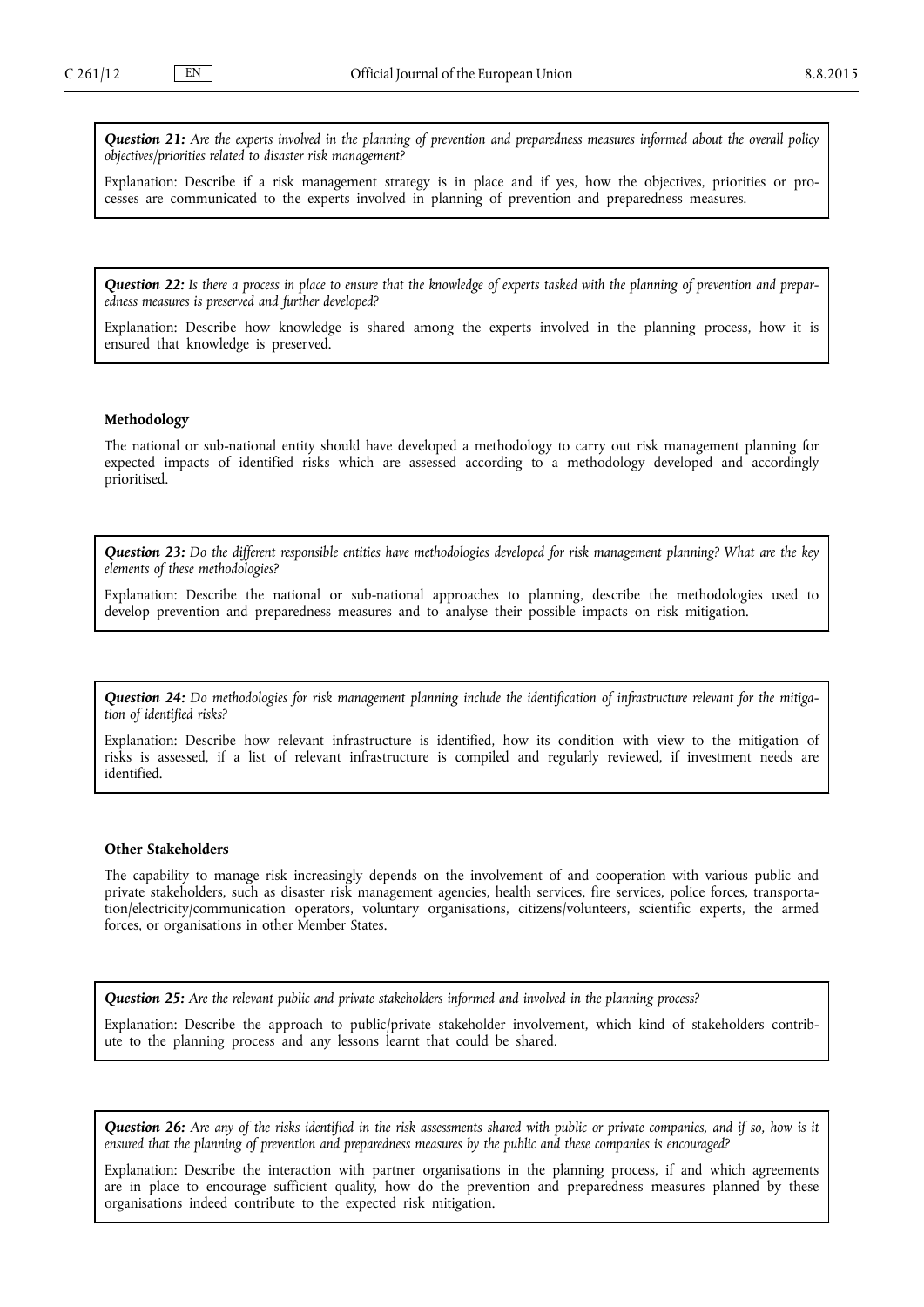*Question 27: Are the national or sub-national entities involved in cross-border planning of prevention and preparedness measures?*

Explanation: Describe in which cross-border planning actions these entities recently participated, if concrete arrangements for further cooperation resulted from this joint planning process (e.g. memoranda of understanding or service level agreements) as well as any experiences or lessons learnt that could be shared.

#### **Information & Communication**

The management of complex risks requires effective information and communication systems for risk management planning of the prevention and preparedness measures. National or sub-national entities therefore need to ensure that they have rules and procedures in place that allow for information sharing, data sharing and communication with various stakeholders.

*Question 28: Are relevant stakeholders, including citizens, informed about the key elements of risk management planning?*

Explanation: Describe how the information flow between different public and private stakeholders and between different levels of the administration is organised to ensure that the relevant stakeholders are aware and able to contribute their knowledge. Member States could also detail how the communication with citizens on the planning of certain prevention and preparedness measures is organised and any lessons learnt that could be shared.

## **Equipment**

The part of the technical capacity assessment evaluates if equipment necessary to plan prevention and preparedness measures is available. This could be software tools to support the planning process.

*Question 29: Are equipment and tools needed to support and/or carry out the planning of prevention and preparedness measures available?*

Explanation: Describe if and which equipment and tools are available, if there are any further needs, mismatches and/or overlaps.

# **Financing**

Financing comprises the overall identification, estimation and reservation of funds regarded necessary to meet potential financial obligations from the management of risks (financing of prevention and preparedness measures) resulting from the prioritisation of risks. It also includes the participation of stakeholders in the financing of risk management where appropriate.

*Question 30: As part of the planning process, are financing needs for the implementation of prevention and preparedness measures estimated and possible sources of financing identified?*

Explanation: Describe if a methodology exists to estimate financing needs, which sources of financing are identified, if European funding will be or was sought.

*Question 31: As part of the planning process, are future investment plans and the possible role of private sector financing considered?*

Explanation: Describe if and how the planning process helps to identify future investment priorities, how far private organisations are involved in this process, if cooperation with the private sector is sought for the financing of prioritised investments.

*Question 32: As part of the planning process, are procedures or plans identified or established ahead to ensure financing is in place for the prevention and preparedness measures needed to mitigate the identified risks?*

Explanation: Describe how budgetary and legal questions related to flexible resource allocation are treated in the planning process, if concrete measures are taken or launched that allow for flexibility, if legal or political barriers to such an approach exist.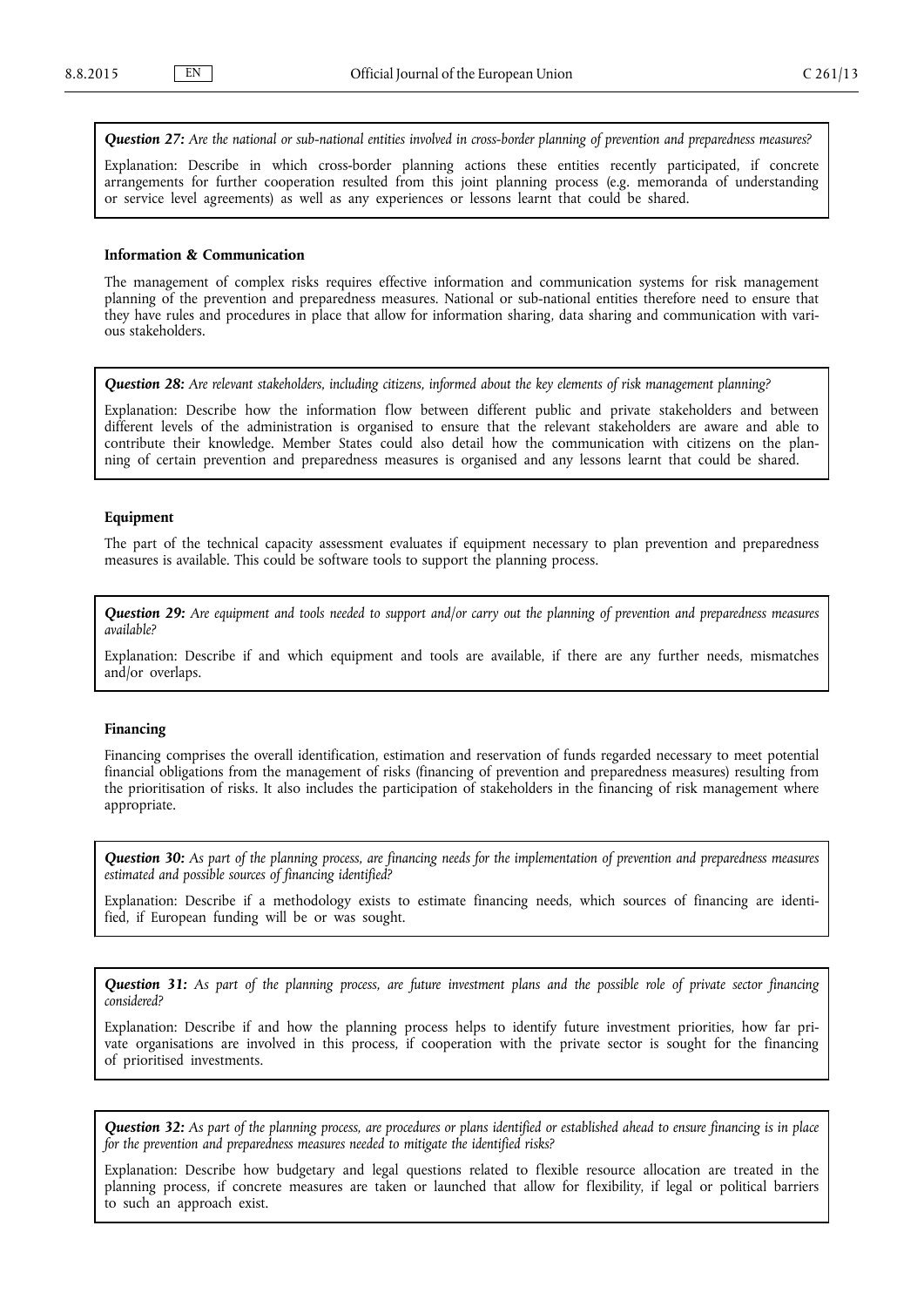## <span id="page-9-0"></span>4.3. **Implementing Risk Prevention and Preparedness Measures**

This section provides a set of questions, which cover administrative, technical and financial capacities to carry out prevention and preparedness measures.

For the assessment of the administrative capacity, it is important to concentrate on the existence of relevant strategy, policy and methodologies, the existence of required expertise, the coordination of the process, the extent of the involvement of stakeholders and communication and procedures in place.

For the assessment of the technical capacity, it is important to focus on assessing the use of appropriate infrastructure, equipment and supplies and the existence and appropriateness of technical expertise.

For the assessment of the financial capacity, it is important to focus on assessing the availability of financial resources.

Sufficiently detailed answers to each question would include explanations about what was done, how it was done, when it was done as well as data, figures and references as adequate and available.

## **Strategy/Policy/Methodology**

The national or sub-national entities have developed approaches to carry out risk prevention and preparedness measures. Expected impacts of planned prevention and preparedness measures on risk reduction are assessed and measures accordingly prioritised and adapted.

*Question 33: Is the implementation of prevention and preparedness measures linked to the risk management planning? Is it part of a strategy or policy and was a methodology defined?*

Explanation: Describe the national or sub-national approach that links the planning process to the implementation of measures, describe how the implementation is carried out, how the resulting impacts on risk reduction, adaptation and mitigation are analysed and fed back into the planning and risk assessment work with due regard to coherence with existing prevention and preparedness measures on adaptation to climate change impacts where available.

*Question 34: Are methods for damage and human loss reporting developed and are the costs of damages estimated, documented and stored?*

Explanation: Describe which methods for damage and human loss reporting are developed, if this data is shared with stakeholders and citizens, if stakeholders contribute to the damage reporting and/or to the estimation of costs, if the damages are regularly or occasionally documented and stored, what time period is covered and if these reports are made available to the public.

## **Coordination**

A risk management structure assigns clear responsibilities to all entities involved in the implementation of prevention and preparedness measures so that overlaps or mismatches between responsibility and capability are avoided.

*Question 35: Are clearly defined responsibilities and roles/functions assigned to the entities participating in the implementation of risk prevention and preparedness measures?*

Explanation: Describe on which basis responsibilities for the implementation process are distributed within the administration, if the corresponding procedures are documented in writing (e.g. in legal texts), if overlaps, further needs and/or mismatches exist, how these are addressed, and if the cross-sectorial dimension is covered.

# **Expertise**

Methodologies for workforce planning are in place so that optimal staffing is ensured. Staff performance management tools are in place, which include regular reviews of training and development needs.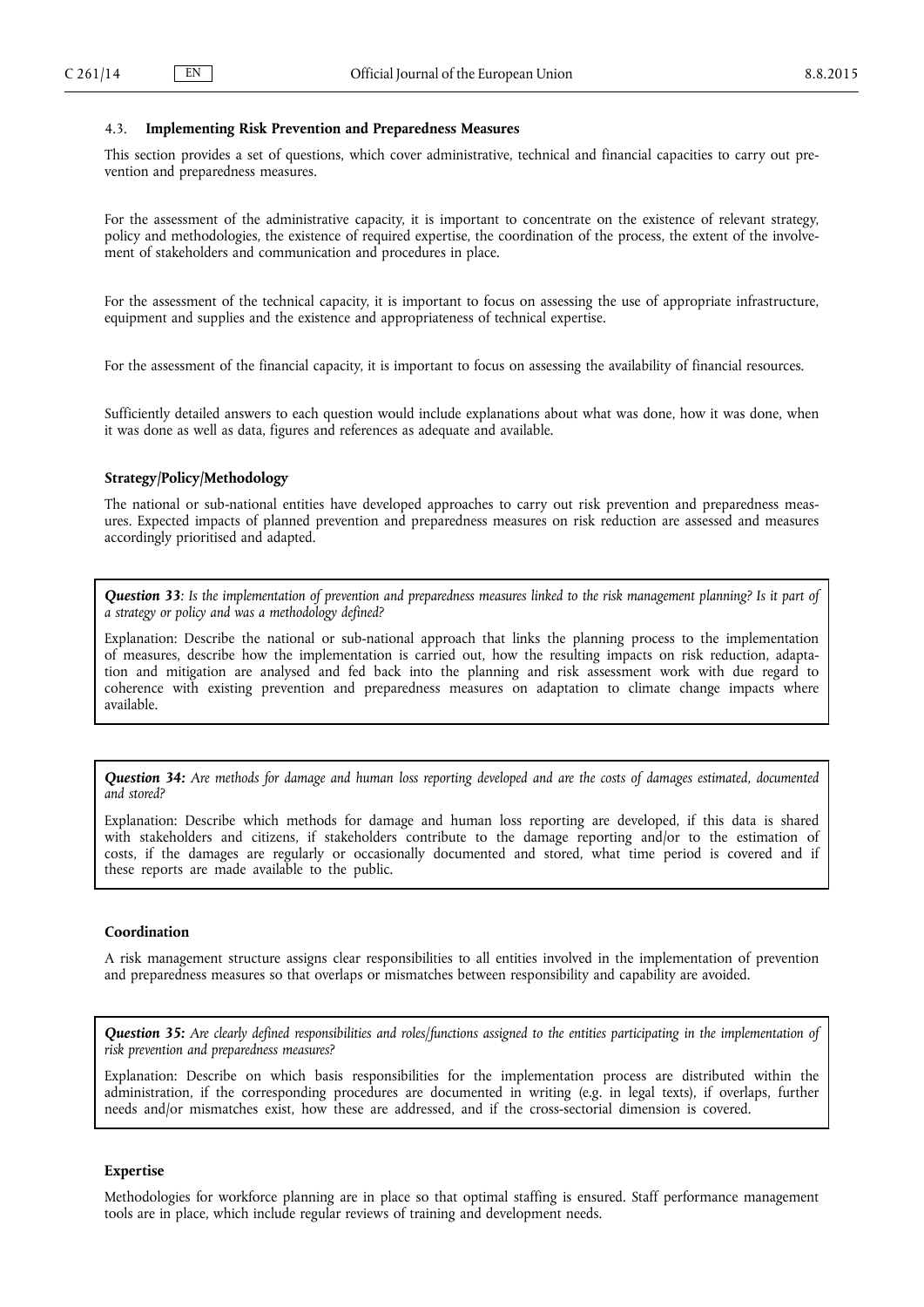*Question 36: Is the distribution of responsibilities of experts involved in the implementation of prevention and preparedness measures up to date and are sufficient resources available to implement prevention and preparedness measures based on the planning process?*

Explanation: Describe which entities (e.g. departments, agencies) participate in the implementation of measures, how these entities are identified/selected, which competencies of personnel are considered when the responsibilities are distributed, if the staffing is considered to be adequate.

*Question 37: Are the experts responsible for the implementation of prevention and preparedness measures adequately informed, trained, experienced?*

Explanation: Describe if and what kind of training is available for staff involved in the implementation of measures, how often the persons involved have already been involved carrying out prevention and preparedness measures, how the objectives, priorities or processes have been communicated to the personnel involved in the implementation of prevention and preparedness measures.

## **Other Stakeholders**

The capability to manage risk depends increasingly on the involvement of and cooperation with various public and private stakeholders, such as disaster management agencies, health services, fire-fighting units, police forces, transportation/electricity/communication operators, voluntary organisations, citizens/volunteers, scientific experts, the armed forces or organisations in other Member States (transnational risk management). Dealing with novel risks requires therefore the building of a response network that can mobilise all required capacities across a variety of stakeholders.

*Question 38: Are the relevant stakeholders informed and involved in the implementation of prevention and preparedness measures?*

Explanation: Describe the approach to public/private stakeholder's involvement or network management, which kinds of stakeholders contribute to the implementation of measures and any lessons learnt that could be shared.

*Question 39: Is the national or sub-national entity involved in the implementation of cross-border measures for prevention and preparedness?*

Explanation: Describe which cross-border prevention and preparedness measures are carried out, which other stakeholders are involved, if concrete arrangements for further cooperation resulted from the joint implementation of measures (e.g. memoranda of understanding or service level agreements) as well as any experiences or lessons learnt that could be shared.

*Question 40: Is the implementation of prevention and preparedness measures by these public or private stakeholders done in sufficient quality to achieve the expected risk mitigation results?*

Explanation: Are there agreements in place to encourage sufficient quality, how do the prevention and preparedness measures carried out by these organisations indeed contribute to the expected risk mitigation as well as any experiences that could be shared.

# **Procedures**

Risk management needs to include the development of established processes in order to ensure the functioning of the risk management system. The implementation process of prevention and preparedness measures therefore needs to define procedures that contribute to the reduction of risk.

*Question 41: Does the implementation of prevention and preparedness measures include the development of procedures for early warning, activation, dispatching, deactivation or monitoring?*

Explanation: Describe if procedures are in place, how they work in practice, if standard operating procedures are developed, for which operation these procedures are developed, any lessons learnt that could be shared.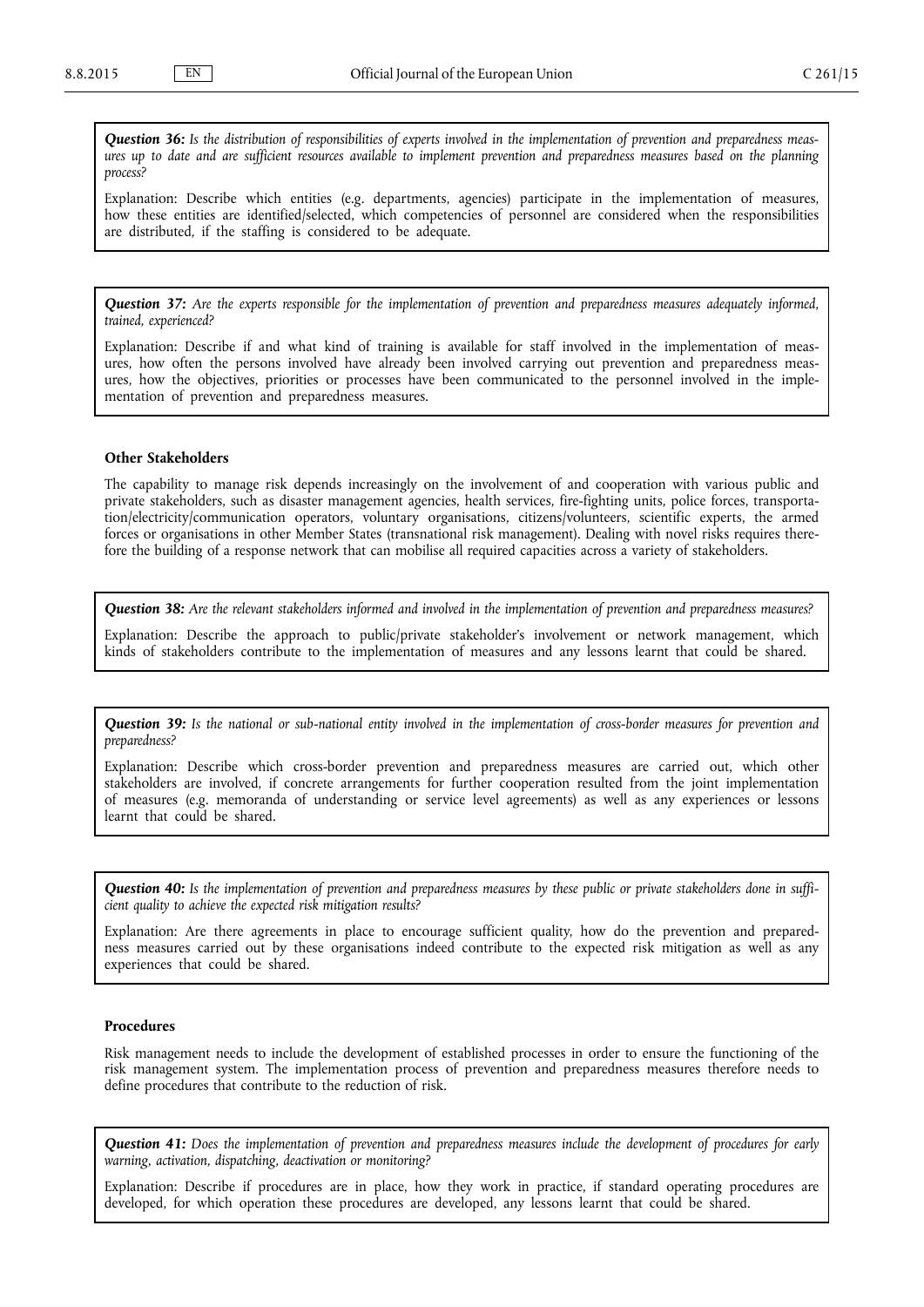# **Information & Communication**

The management of complex risks requires effective information and communication systems for the implementation of prevention and preparedness measures. National or sub-national entities therefore need to ensure that they have rules and procedures in place that allow for information sharing, data sharing and communication with relevant stakeholders including citizens at any time of the implementation of prevention and preparedness measures.

*Question 42: Is the necessary information available and regularly exchanged inside the national or sub-national entity?*

Explanation: Describe how the information flow between different public entities and between different levels of the administration is organised to ensure that the relevant services are aware and able to contribute their knowledge.

*Question 43: Are communication strategies in place, including the use of various media tools (including social media) to effectively share information with citizens to increase awareness and to build trust and confidence?*

Explanation: Detail how the information and communication with citizens before, during and after the implementation of measures is organised and any lessons learnt that could be shared.

### **Infrastructure including IT**

This part of the technical capacity assessment evaluates if the infrastructure in place, such as roads, buildings, dams, rails, bridges, satellites, underground pipes, cables, hospitals, shelter facilities, early warning systems, etc. that is regarded as relevant for the mitigation of the identified risks fulfils certain security, safety or performance standards.

*Question 44: Is the condition of the infrastructure relevant for the implementation of prevention and preparedness measures analysed?*

Explanation: Describe how infrastructure that is critical with view to the mitigation of specific risks is identified, how its condition with view to the mitigation of risks is assessed, if a list of relevant infrastructure is compiled and regularly reviewed, if investment needs are identified, if the Member States have a critical infrastructure policy in place.

# **Equipment and Supplies**

The part of the technical capacity assessment evaluates if the equipment for prevention and preparedness fulfils the required standards necessary to implement prevention and preparedness measures.

*Question 45: Is there an inventory of available equipment needed to carry out the planned prevention and preparedness measures? Does the implementation of prevention and preparedness measures include the identification of possible equipment needs based on the existing inventory?*

Explanation: Describe if an inventory of available equipment and its use is compiled and kept up to date. Describe if and which equipment needs are identified in the implementation process to adequately mitigate the risks addressed in the planning process, if an inventory of available equipment is compiled and analysed with view to its adequacy to discover additional needs or mismatches, which steps are taken to meet the needs.

*Question 46: Are supply chain risks identified during the implementation of prevention and preparedness measures and were measures taken to reduce the risk of supply shortages?*

Explanation: Describe if and which supply chain risks are identified, how the impact of these risks is analysed, if and which measures are taken to reduce these risks, if cross-border arrangements or cooperation agreements are concluded to reduce such risks.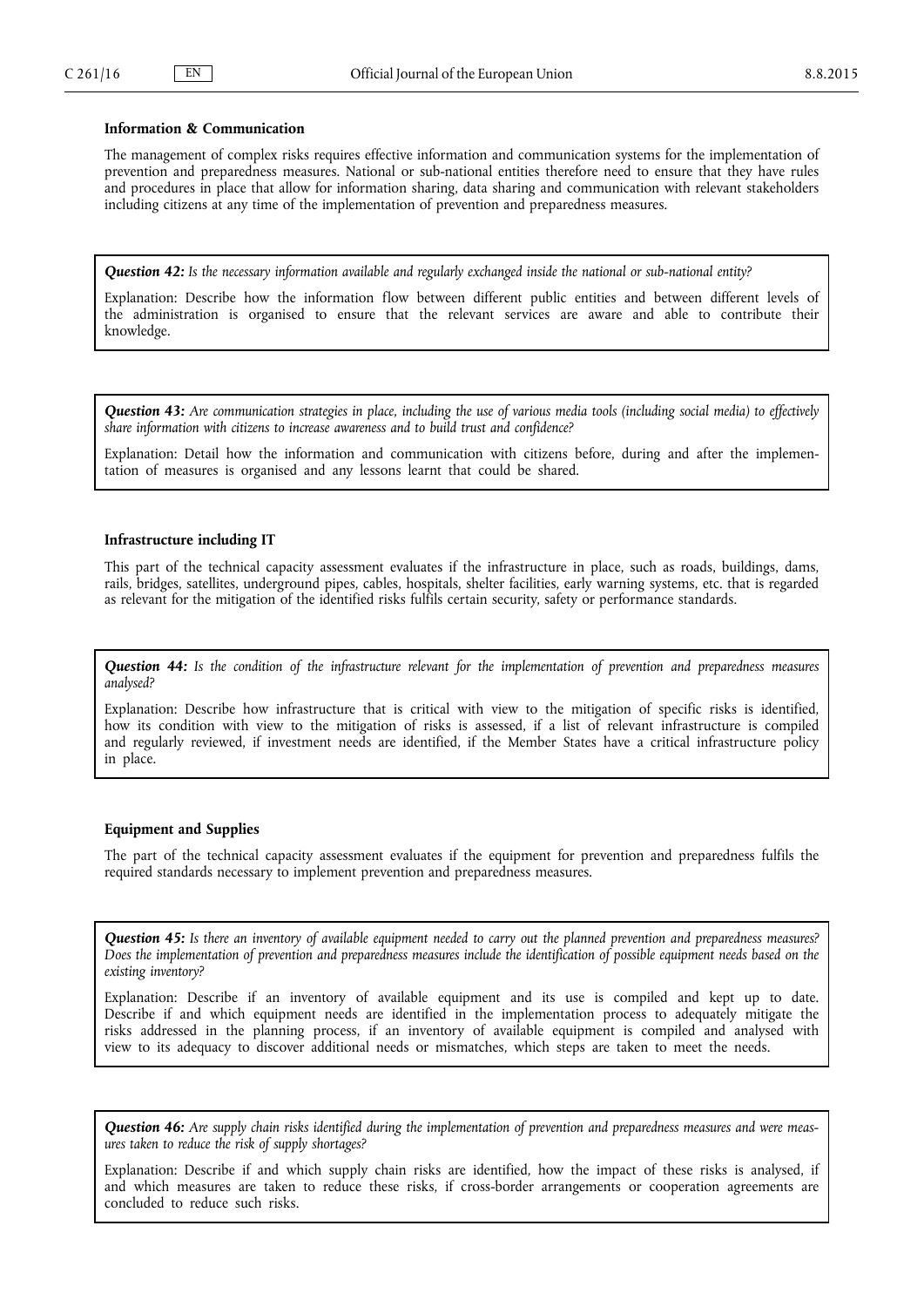### **Technical Expertise**

The technical expertise comprises the skills available and the methodologies developed for the implementation of prevention and preparedness measures. Given that technical expertise is an intangible capacity, this requirement also necessitates the safeguarding of this capacity, be it through documentation or sharing and learning.

*Question 47: Do the experts tasked with the implementation of prevention and preparedness measures have the necessary technical*  expertise to ensure the adequate implementation of the measures and is ensured that this knowledge is preserved and further *developed?*

Explanation: Describe which technical expertise is used and considered necessary to implement the prevention and preparedness measures, if and which technical tools are used for the implementation, if experts receive training to continuously update the knowledge to be able to adequately use the technical tools, how knowledge is shared among the persons involved in the implementation of prevention and preparedness measured, how professional development is encouraged.

*Question 48: Do the experts tasked with the implementation of prevention and preparedness measures have the knowledge to apply procurement and logistics procedures to carry out these tasks and have the experts adequately been trained to apply these procedures?*

Explanation: Describe how and which training is provided to build up or develop this expertise or any other measures in place that would help to acquire this knowledge.

*Question 49: Do the experts tasked with the implementation of prevention and preparedness measures have the knowledge to do life cycle and surge capacity planning and are these methodologies applied to review the functioning of equipment and systems and to be able to increase capacity in the case of an emergency?*

Explanation: Describe if these methods are applied with view to prevention and preparedness measures, if and which training is provided to build up or to develop this expertise or any other measures in place that would help to acquire this knowledge.

### **Financing of Implementation Measures**

This requirement assesses if it is ensured that financial means are available and can be quickly accessed to finance likely emergency situations as identified in the risk assessment and planning.

*Question 50: When carrying out prevention and preparedness measures needed to reduce, adapt to and mitigate the identified risks, are a budget, a legal base and procedures identified or established to plan ahead for flexible resource allocation?*

Explanation: Describe how budgetary and legal questions related to flexible resource allocation are treated in the implementation process, if concrete measures are taken or launched that allow for flexibility, if mismatches or further needs, legal or political barriers to such an approach exist.

*Question 51: Does the implementation of prevention and preparedness measures include the preparation of agreements with stakeholders that regulate the sharing of costs?*

Explanation: Describe if any plans are in place regarding the sharing of the financial burden; if Member States approached stakeholders, which stakeholders are approached and if any agreements are sought or in place to cover these costs.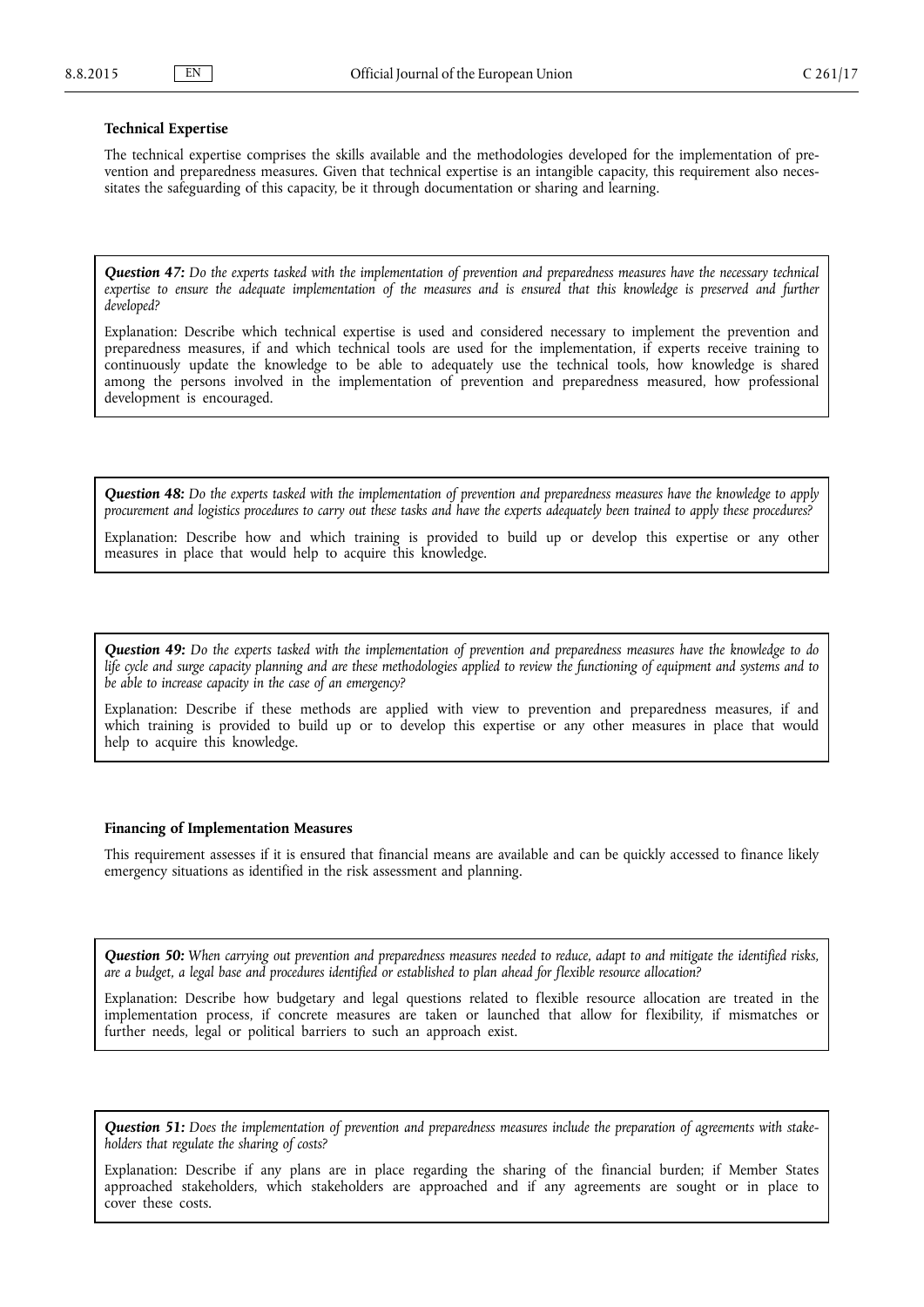# 5. **SUMMARY**

<span id="page-13-0"></span>At the end of the assessment, Member States would have a good cross-sectorial overview of the different risks they would need to address, a view of the suitability and actual performance of the process of risk management planning, including the identification of appropriate prevention and preparedness measures, as well as a clear picture on the implementation processes of the relevant measures.

The following table may be used as a tool to provide a summary of the different components of national risk management capability assessment. The table would complement the assessment of risk management capability at national or appropriate sub-national level, which, in line with the Decision, Member States are to carry out and make available to the Commission every three years following the finalisation of these guidelines.

For each of the questions below, the appropriate level should be identified based on the following distribution of levels:

- n/a: capacity not identified or not considered applicable to be developed,
- (1): capacity considered applicable work has not yet started,
- (2): capacity identified initial progress achieved,
- (3): capacity implemented in key areas,
- (4): capacity embedded and being improved,
- Comments: further justification for the choice of level.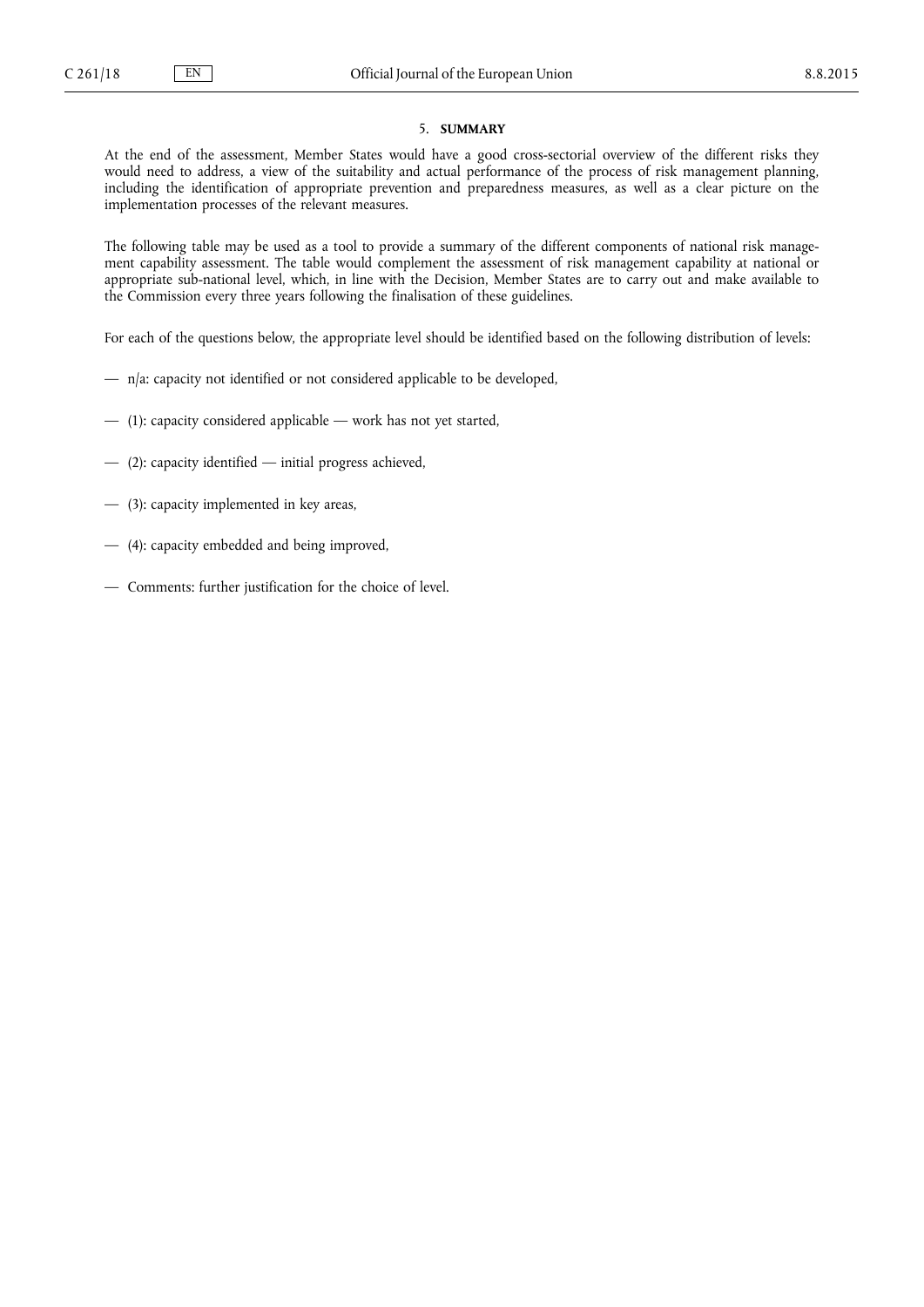|                    | Ouestions                                                                                                                                                                                             | Levels |     |     |     | Comments |  |
|--------------------|-------------------------------------------------------------------------------------------------------------------------------------------------------------------------------------------------------|--------|-----|-----|-----|----------|--|
|                    | Question 1: Does the risk assessment fit within an overall framework?                                                                                                                                 | n/a    | (1) | (2) | (3) | (4)      |  |
|                    | Question 2: Are clearly defined responsibilities and roles/functions assigned to<br>the relevant entities participating in the risk assessment?                                                       | n/a    | (1) | (2) | (3) | (4)      |  |
|                    | Question 3: Are the responsibilities to assess specific risks allocated to the<br>most relevant entities?                                                                                             | n/a    | (1) | (2) | (3) | (4)      |  |
|                    | <b>Question 4:</b> Has the cross-sectorial dimension of risks been integrated in the<br>risk assessments?                                                                                             | n/a    | (1) | (2) | (3) | (4)      |  |
|                    | Question 5: Is the distribution of responsibilities for the assessment of the<br>risks regularly reviewed?                                                                                            | n/a    | (1) | (2) | (3) | (4)      |  |
|                    | Question 6: Are the experts responsible for the risk assessment(s) adequately<br>informed, trained and experienced in the assessment of risks?                                                        | n/a    | (1) | (2) | (3) | (4)      |  |
|                    | Question 7: Are relevant stakeholders involved in the risk assessment process?                                                                                                                        | n/a    | (1) | (2) | (3) | (4)      |  |
|                    | Question 8: Is the necessary administrative capacity available to communicate<br>the results of risk assessments to the public?                                                                       | n/a    | (1) | (2) | (3) | (4)      |  |
| Assessment<br>Risk | Question 9 Is the necessary administrative capacity available to communicate<br>internally the results of risk assessments, including scenarios, lessons learnt,<br>etc.?                             | n/a    | (1) | (2) | (3) | (4)      |  |
|                    | Question 10: Are the results of risk assessments integrated in a risk commu-<br>nication strategy?                                                                                                    | n/a    | (1) | (2) | (3) | (4)      |  |
|                    | Question 11: Has the national or sub-national entity developed a methodology<br>for risk assessment? Is this methodology laid down or published and what are<br>the key elements of this methodology? | n/a    | (1) | (2) | (3) | (4)      |  |
|                    | <b>Question 12:</b> Has the cross-border dimension of risks been integrated in the $n/a$<br>risk assessments?                                                                                         |        | (1) | (2) | (3) | (4)      |  |
|                    | Question 13: Is infrastructure included in the assessment of risks?                                                                                                                                   | n/a    | (1) | (2) | (3) | (4)      |  |
|                    | Question 14: Is relevant ICT infrastructure available to carry out risk<br>assessments?                                                                                                               | n/a    | (1) | (2) | (3) | (4)      |  |
|                    | Question 15: Is appropriate information and data (including historical data)<br>available to carry out risk assessments?                                                                              | n/a    | (1) | (2) | (3) | (4)      |  |
|                    | Question 16: Is the appropriate financial capacity available to carry out and<br>update work on risk assessments?                                                                                     | n/a    | (1) | (2) | (3) | (4)      |  |

8.8.2015

EN

Official Journal of the European Union Official Journal of the European Union

C 261/19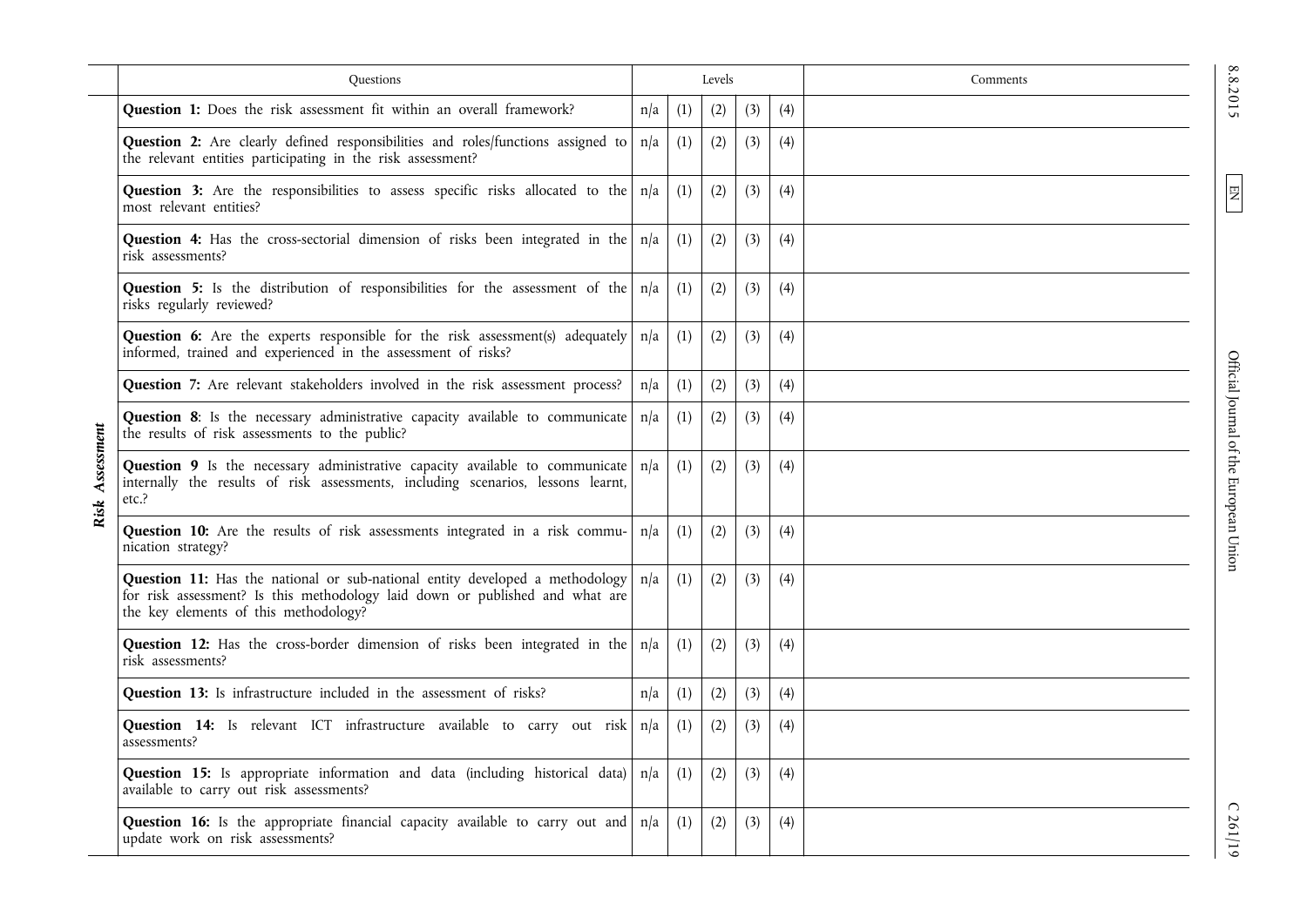|                     | <b>Ouestions</b>                                                                                                                                                                                                                                                                |     |     | Levels |     |     | Comments |
|---------------------|---------------------------------------------------------------------------------------------------------------------------------------------------------------------------------------------------------------------------------------------------------------------------------|-----|-----|--------|-----|-----|----------|
|                     | Question 17: Are clearly defined responsibilities and roles/functions assigned to<br>the entities participating in the planning of risk prevention and preparedness<br>measures?                                                                                                | n/a | (1) | (2)    | (3) | (4) |          |
|                     | <b>Question 18:</b> Are the responsibilities to plan for specific risks ensured and $n/a$<br>regularly assessed?                                                                                                                                                                |     | (1) | (2)    | (3) | (4) |          |
|                     | Question 19: Are sufficient experts available to carry out the planning of pre-<br>vention and preparedness measures based on the identified risks in the risk<br>assessment?                                                                                                   | n/a | (1) | (2)    | (3) | (4) |          |
|                     | Question 20: Is there effective training available for the experts at different<br>levels responsible for the planning of prevention and preparedness measures?                                                                                                                 | n/a | (1) | (2)    | (3) | (4) |          |
| Management Planning | Question 21: Are the experts involved in the planning of prevention and pre-<br>paredness measures informed about the overall policy objectives/priorities rela-<br>ted to disaster risk management?                                                                            | n/a | (1) | (2)    | (3) | (4) |          |
|                     | Question 22: Is there a process in place to ensure that the knowledge of<br>experts tasked with the planning of prevention and preparedness measures is<br>preserved and further developed?                                                                                     | n/a | (1) | (2)    | (3) | (4) |          |
|                     | Question 23: Do the different responsible entities have methodologies devel-<br>oped for risk management planning? What are the key elements of these<br>methodologies?                                                                                                         | n/a | (1) | (2)    | (3) | (4) |          |
|                     | <b>Question 24:</b> Do methodologies for risk management planning include the $n/a$<br>identification of infrastructure relevant for the mitigation of identified risks?                                                                                                        |     | (1) | (2)    | (3) | (4) |          |
|                     | <b>Question 25:</b> Are the relevant public and private stakeholders informed and $n/a$<br>involved in the planning process?                                                                                                                                                    |     | (1) | (2)    | (3) | (4) |          |
|                     | <b>Question 26:</b> Are any of the risks identified in the risk assessments shared $n/a$<br>with public or private companies, and if so, how is it ensured that the plan-<br>ning of prevention and preparedness measures by the public and these compa-<br>nies is encouraged? |     | (1) | (2)    | (3) | (4) |          |
|                     | <b>Question 27:</b> Are the national or sub-national entities involved in cross-border $ n/a $<br>planning of prevention and preparedness measures?                                                                                                                             |     | (1) | (2)    | (3) | (4) |          |
|                     | <b>Question 28:</b> Are relevant stakeholders, including citizens, informed about the $ n/a $<br>key elements of risk management planning?                                                                                                                                      |     | (1) | (2)    | (3) | (4) |          |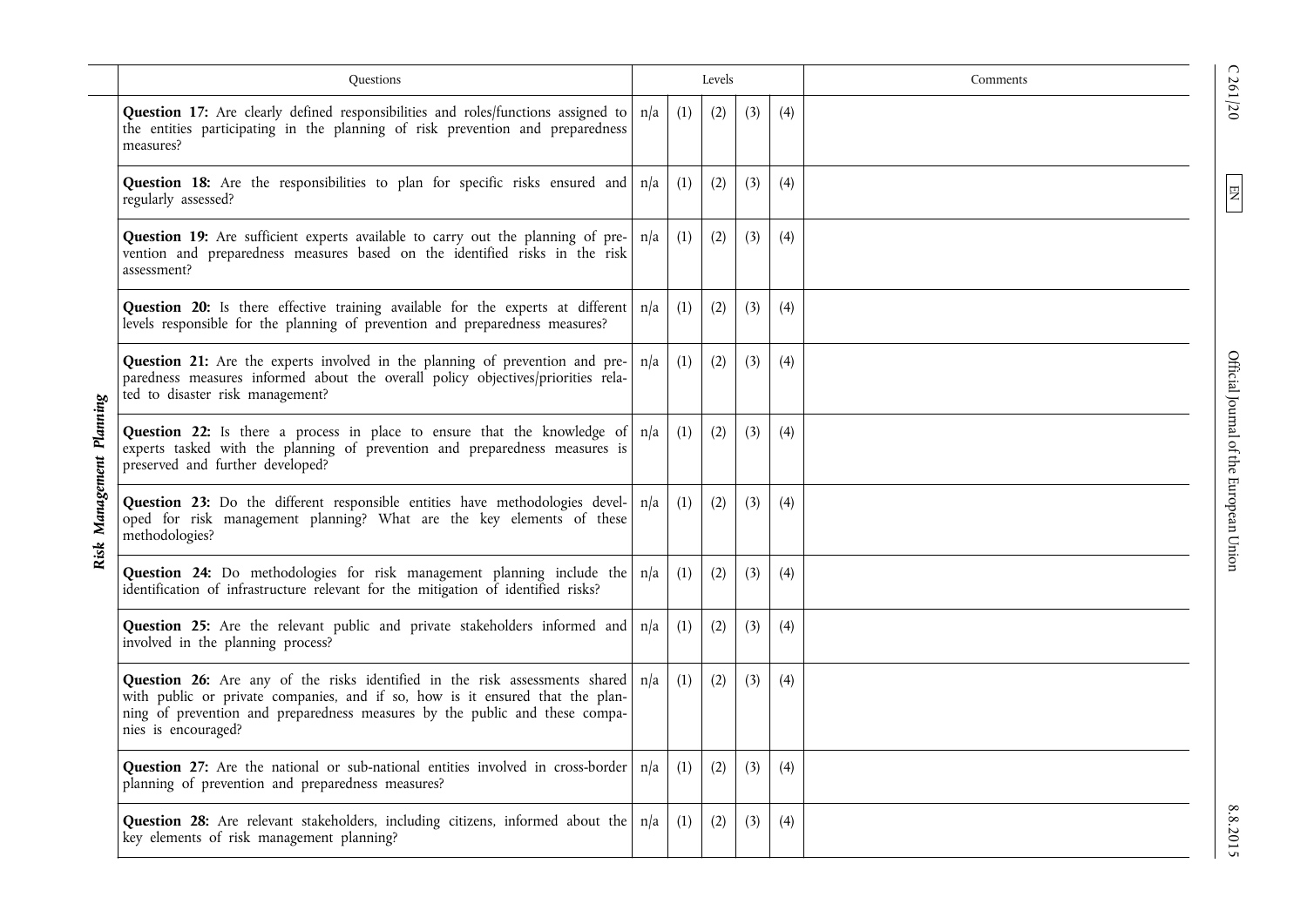|                       | <b>Questions</b>                                                                                                                                                                                                                                                                     | Levels |     |     | Comments |     |  |
|-----------------------|--------------------------------------------------------------------------------------------------------------------------------------------------------------------------------------------------------------------------------------------------------------------------------------|--------|-----|-----|----------|-----|--|
|                       | <b>Question 29:</b> Are equipment and tools needed to support and/or carry out $n/a$<br>the planning of prevention and preparedness measures available?                                                                                                                              |        | (1) | (2) | (3)      | (4) |  |
|                       | <b>Question 30:</b> As part of the planning process, are financing needs for the $n/a$<br>implementation of prevention and preparedness measures estimated and possi-<br>ble sources of financing identified?                                                                        |        | (1) | (2) | (3)      | (4) |  |
|                       | <b>Question 31:</b> As part of the planning process, are future investment plans $n/a$<br>and the possible role of private sector financing considered?                                                                                                                              |        | (1) | (2) | (3)      | (4) |  |
|                       | Question 32: As part of the planning process, are procedures or plans identi-<br>fied or established ahead to ensure financing is in place for the prevention<br>and preparedness measures needed to mitigate the identified risks?                                                  | n/a    | (1) | (2) | (3)      | (4) |  |
|                       | Question 33: Is the implementation of prevention and preparedness measures<br>linked to the risk management planning? Is it part of a strategy or policy and<br>was a methodology defined?                                                                                           | n/a    | (1) | (2) | (3)      | (4) |  |
|                       | <b>Question 34:</b> Are methods for damage and human loss reporting developed n/a<br>and are the costs of damages estimated, documented and stored?                                                                                                                                  |        | (1) | (2) | (3)      | (4) |  |
| preparedness measures | Question 35: Are clearly defined responsibilities and roles/functions assigned to<br>the entities participating in the implementation of risk prevention and prepar-<br>edness measures?                                                                                             | n/a    | (1) | (2) | (3)      | (4) |  |
| prevention and        | Question 36: Is the distribution of responsibilities of experts involved in the<br>implementation of prevention and preparedness measures up to date and are<br>sufficient resources available to implement prevention and preparedness meas-<br>ures based on the planning process? | n/a    | (1) | (2) | (3)      | (4) |  |
| of                    | <b>Question 37:</b> Are the experts responsible for the implementation of preven- $n/a$<br>tion and preparedness measures adequately informed, trained, experienced?                                                                                                                 |        | (1) | (2) | (3)      | (4) |  |
|                       | <b>Question 38:</b> Are the relevant stakeholders informed and involved in the $n/a$<br>implementation of prevention and preparedness measures?                                                                                                                                      |        | (1) | (2) | (3)      | (4) |  |
| Implementation        | Question 39: Is the national or sub-national entity involved in the implemen-<br>tation of cross-border measures for prevention and preparedness?                                                                                                                                    | n/a    | (1) | (2) | (3)      | (4) |  |
|                       | <b>Question 40:</b> Is the implementation of prevention and preparedness measures $ n/a $<br>by these public or private stakeholders done in sufficient quality to achieve the<br>expected risk mitigation results?                                                                  |        | (1) | (2) | (3)      | (4) |  |

EN

8.8.2015

Official Journal of the European Union Official Journal of the European Union

C 261/21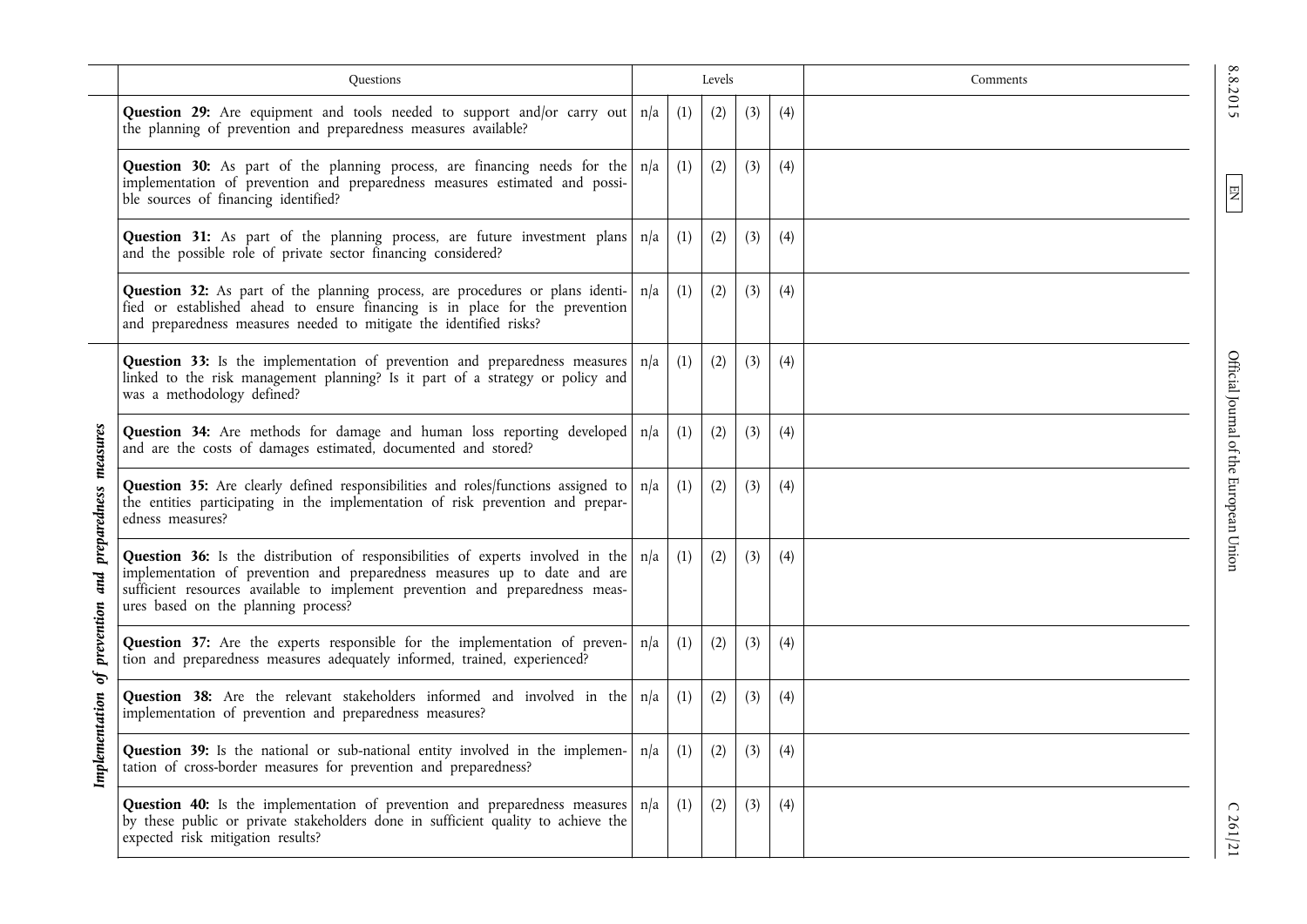| Questions                                                                                                                                                                                                                                                                                                                                             |     | Levels |     |     |     | Comments |
|-------------------------------------------------------------------------------------------------------------------------------------------------------------------------------------------------------------------------------------------------------------------------------------------------------------------------------------------------------|-----|--------|-----|-----|-----|----------|
| Question 41: Does the implementation of prevention and preparedness meas-<br>ures include for example the development of procedures for early warning,<br>activation, dispatching, deactivation or monitoring?                                                                                                                                        | n/a | (1)    | (2) | (3) | (4) |          |
| <b>Question 42:</b> Is the necessary information available and regularly exchanged $n/a$<br>inside the national or sub-national entity?                                                                                                                                                                                                               |     | (1)    | (2) | (3) | (4) |          |
| <b>Question 43:</b> Are communication strategies in place, including the use of vari- $ n/a $<br>ous media tools (including social media) to effectively share information with<br>citizens to increase awareness and to build trust and confidence?                                                                                                  |     | (1)    | (2) | (3) | (4) |          |
| Question 44: Is the condition of the infrastructure relevant for the implemen-<br>tation of prevention and preparedness measures analysed?                                                                                                                                                                                                            | n/a | (1)    | (2) | (3) | (4) |          |
| <b>Question 45:</b> Is there an inventory of available equipment needed to carry<br>out the planned prevention and preparedness measures? Does the implementa-<br>tion of prevention and preparedness measures include the identification of pos-<br>sible equipment needs based on an existing inventory?                                            | n/a | (1)    | (2) | (3) | (4) |          |
| Question 46: Are supply chain risks identified during the implementation of   n/a<br>prevention and preparedness measures and were measures taken to reduce the<br>risk of supply shortages?                                                                                                                                                          |     | (1)    | (2) | (3) | (4) |          |
| <b>Question 47:</b> Do the experts tasked with the implementation of prevention $n/a$<br>and preparedness measures have the necessary technical expertise to ensure the<br>adequate implementation of the measures and is ensured that this knowledge is<br>preserved and further developed?                                                          |     | (1)    | (2) | (3) | (4) |          |
| <b>Question 48:</b> Do the experts tasked with the implementation of prevention $n/a$<br>and preparedness measures have the knowledge to apply procurement and<br>logistics procedures to carry out these tasks and have the experts adequately<br>been trained to apply these procedures?                                                            |     | (1)    | (2) | (3) | (4) |          |
| <b>Question 49:</b> Do the experts tasked with the implementation of prevention $n/a$<br>and preparedness measures have the knowledge to do life cycle and surge<br>capacity planning and are these methodologies applied to review the function-<br>ing of equipment and systems and to be able to increase capacity in the case<br>of an emergency? |     | (1)    | (2) | (3) | (4) |          |
| <b>Question 50:</b> When carrying out prevention and preparedness measures nee-<br>ded to reduce, adapt to and mitigate the identified risks, are a budget, a legal<br>base and procedures identified or established to plan ahead for flexible<br>resource allocation?                                                                               | n/a | (1)    | (2) | (3) | (4) |          |
| Question 51: Does the implementation of prevention and preparedness meas-<br>ures include the preparation of agreements with stakeholders that regulate the<br>sharing of costs?                                                                                                                                                                      | n/a | (1)    | (2) | (3) | (4) |          |

EN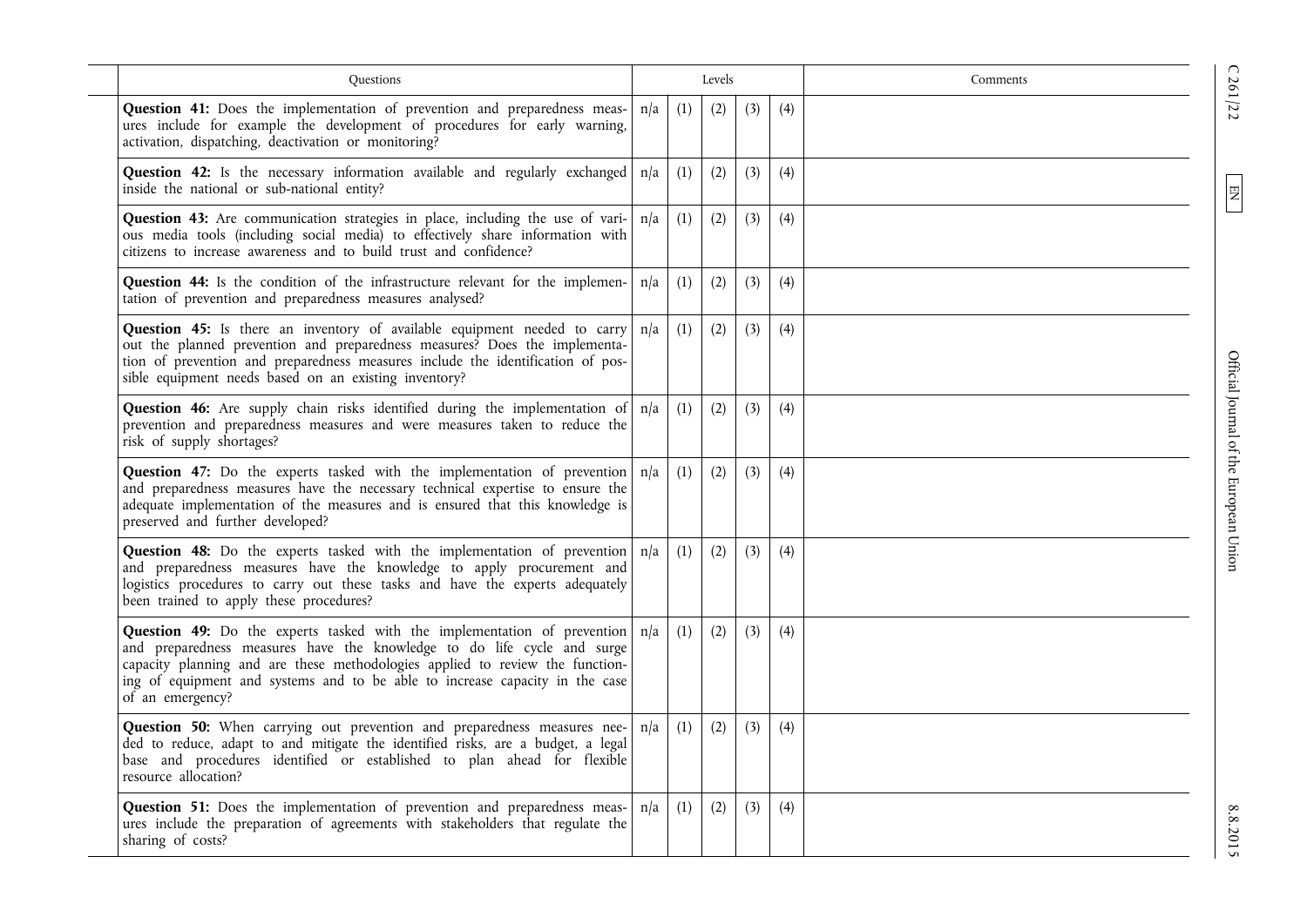# 6. **LIST OF REFERENCES AND RELEVANT DOCUMENTS**

<span id="page-18-0"></span>**A Simple Guide to Risk and its Management**, Broadleaf Capital International PTY Ltd, 2012 (based on ISO 31000:2009)

[http://broadleaf.com.au/old/pdfs/trng\\_tuts/Tut\\_Simple\\_Guide\\_to\\_Risk\\_v11.pdf](http://broadleaf.com.au/old/pdfs/trng_tuts/Tut_Simple_Guide_to_Risk_v11.pdf)

**An overview of the EFQM Excellence Model**, EFQM, Brussels; The model can be used to assess an organisation's current capabilities

<http://www.efqm.org/>

**Best Practices on Flood Prevention and Mitigation**, presented at the meeting of the Water Directors in Athens in June 2003, prepared by The Netherlands and France (an update of the United Nations and Economic Commission for Europe (UN/ECE) Guidelines on Sustainable Flood Prevention of 2000)

[http://ec.europa.eu/environment/water/flood\\_risk/pdf/flooding\\_bestpractice.pdf](http://ec.europa.eu/environment/water/flood_risk/pdf/flooding_bestpractice.pdf)

**Civil Defence Emergency Capability Assessment Tool v. 4.2 (final)** — CDEM Capability Assessment Tool, based on the National CDEM Strategy of New Zealand, Excel tool focusing on organisational capability covering questions of compliance, performance and outcomes

<http://www.civildefence.govt.nz/cdem-sector/monitoring-and-evaluation/cdem-capability-assessment-tool-/>

**Core Capabilities Crosswalk**, U.S. Department of Homeland Security, Federal Emergency Management Agency (FEMA), update: June 2013

<http://www.fema.gov/core-capabilities>

**Council Conclusions of 26 April 2010,** Council Document 7788/10. The EU Internal Security Strategy in Action: Five steps towards a more secure Europe, COM(2010) 673 of 22.11.2010

**Council Conclusions of 26 September** on the Assessment of Risk Management Capability (13375/14)

**Department of Homeland Security Risk Lexicon**, Risk Steering Committee/USA, September 2010

<https://www.dhs.gov/xlibrary/assets/dhs-risk-lexicon-2010.pdf>

**Council Directive 96/82/EC** of 9 December 1996 on the control of major accident hazards involving dangerous substances (OJ L 10, 14.1.1997, p. 13)

**Directive 2000/60/EC of the European Parliament and of the Council** of 23 October 2000 establishing a framework for Community action in the field of water policy (OJ L 327, 22.12.2000, p. 1)

**Directive 2007/60/EC of the European Parliament and of the Council** of 23 October 2007 on the assessment and management of flood risks (OJ L 288, 6.11.2007, p. 27)

**Council Directive 2008/114/EC** of 8 December 2008 on the identification and designation of European critical infrastructures and the assessment of the need to improve their protection (OJ L 345, 23.12.2008, p. 75)

**Directive 2012/18/EU of the European Parliament and of the Council** of 4 July 2012 on the control of major-accident hazards involving dangerous substances, amending and subsequently repealing Council Directive 96/82/EC (OJ L 197, 24.7.2012, p. 1)

**Emergency Management Planning Guide 2010-2011**, Public Safety Canada, 2010

<http://www.publicsafety.gc.ca/cnt/rsrcs/pblctns/mrgnc-mngmnt-pnnng/index-eng.aspx>

**EN Eurocodes** are a series of 10 European Standards, EN 1990-EN 1999, providing a common approach for the design of buildings and other civil engineering works and construction products

<http://eurocodes.jrc.ec.europa.eu/home.php>